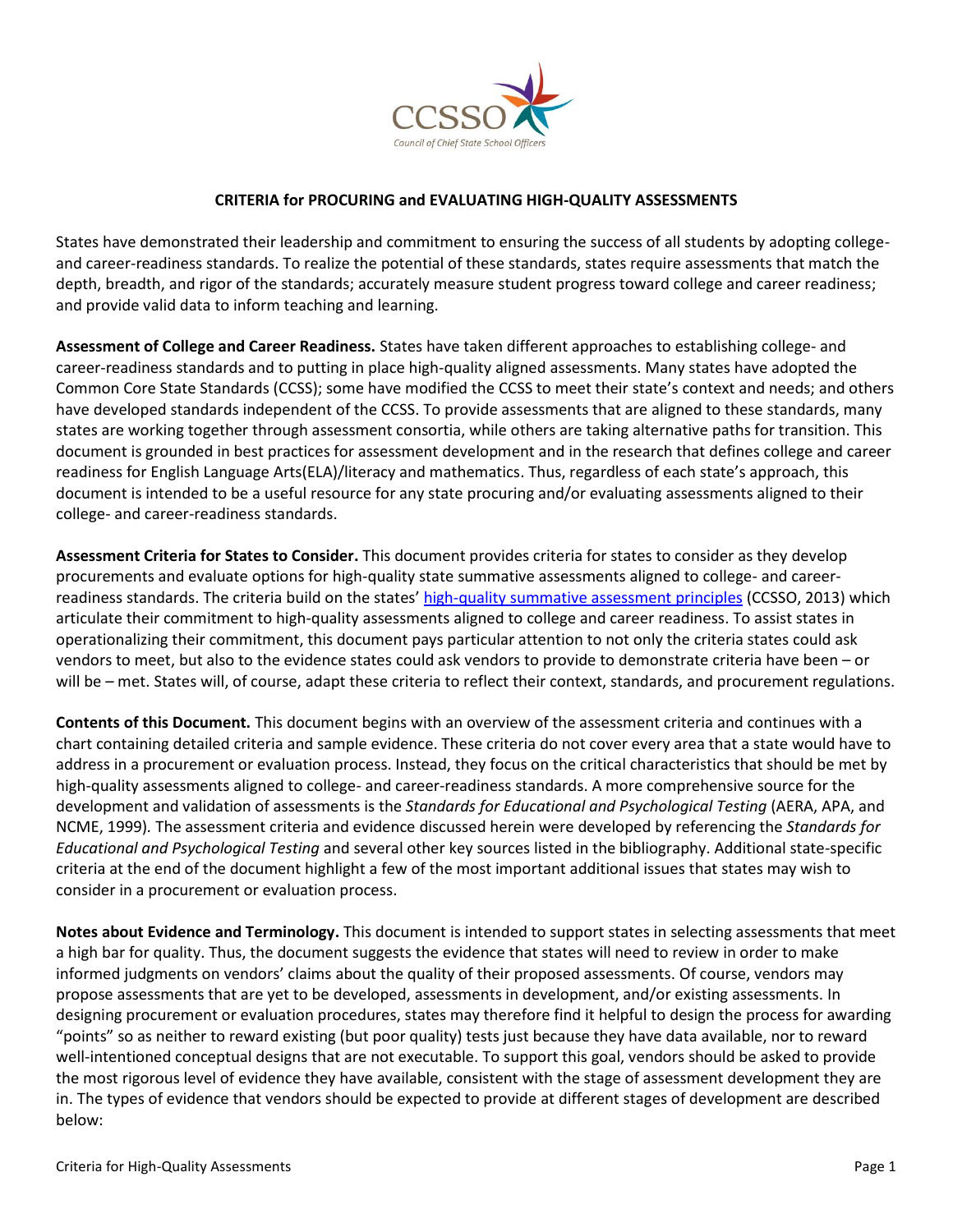- For assessments to be newly created, the most rigorous level of evidence will include the vendor's descriptions of their established and proven processes; data from similar assessments; proposed test blueprints and other specifications (e.g., test design documents, test specifications, item specifications, scoring specifications); exemplar test items, passages, and forms; proposed studies, reports, and technical documentation to be created during assessment development and operation; and the processes for responding to such data. In addition, the vendor's prior experience, expertise, and letters of recommendation should be included.
- For assessments that are currently in development, the most rigorous level of evidence will depend on the stage of assessment development. Evidence should include test blueprints and other specifications (e.g., test design documents, test specifications, item specifications, scoring specifications), and exemplar test items, passages, and forms. In addition, evidence should include as much of the data described below regarding pre-existing assessments as is available. Where such evidence is not available, vendors should provide descriptions of their established and proven processes; data from similar assessments, proposed studies, reports, and technical documentation to be created during assessment development and operation; and the process for responding to such data. In addition, the vendor's prior experience, expertise, and letters of recommendation should be included.
- For pre-existing assessments, the most rigorous level of evidence will include comprehensive validity evidence; test blueprints and other specifications (e.g., test design documents, test specifications, item specifications, scoring specifications); annual technical reports; results of studies on scaling, equating, and reporting; and exemplar test items, passages, and forms.

Additionally, regardless of the stage of test development, states may find it helpful to put in place best practice quality assurance and other processes so that states can monitor quality throughout development and administration, and periodically evaluate evidence to ensure criteria are being met.

Finally, a note about terminology. In this document, the term "assessments" generally refers to the entire suite of summative assessments a state would procure – that is, tests of ELA/literacy and mathematics in each grade assessed. In sections specifically about ELA/literacy or mathematics, however, the term refers to the set of summative assessments in that content area. The terms "assessment" and "test" are often used interchangeably when discussing a single grade level/content area. Throughout the document, the term "tasks" refers to extended-response, open-ended test items; "test items" refers to the stimuli used to elicit a response through, for example, multiple-choice or constructed-response items as well as tasks; and "forms" are systematic collections of test items and tasks that comprise the testing experience for a particular student in a grade/content area.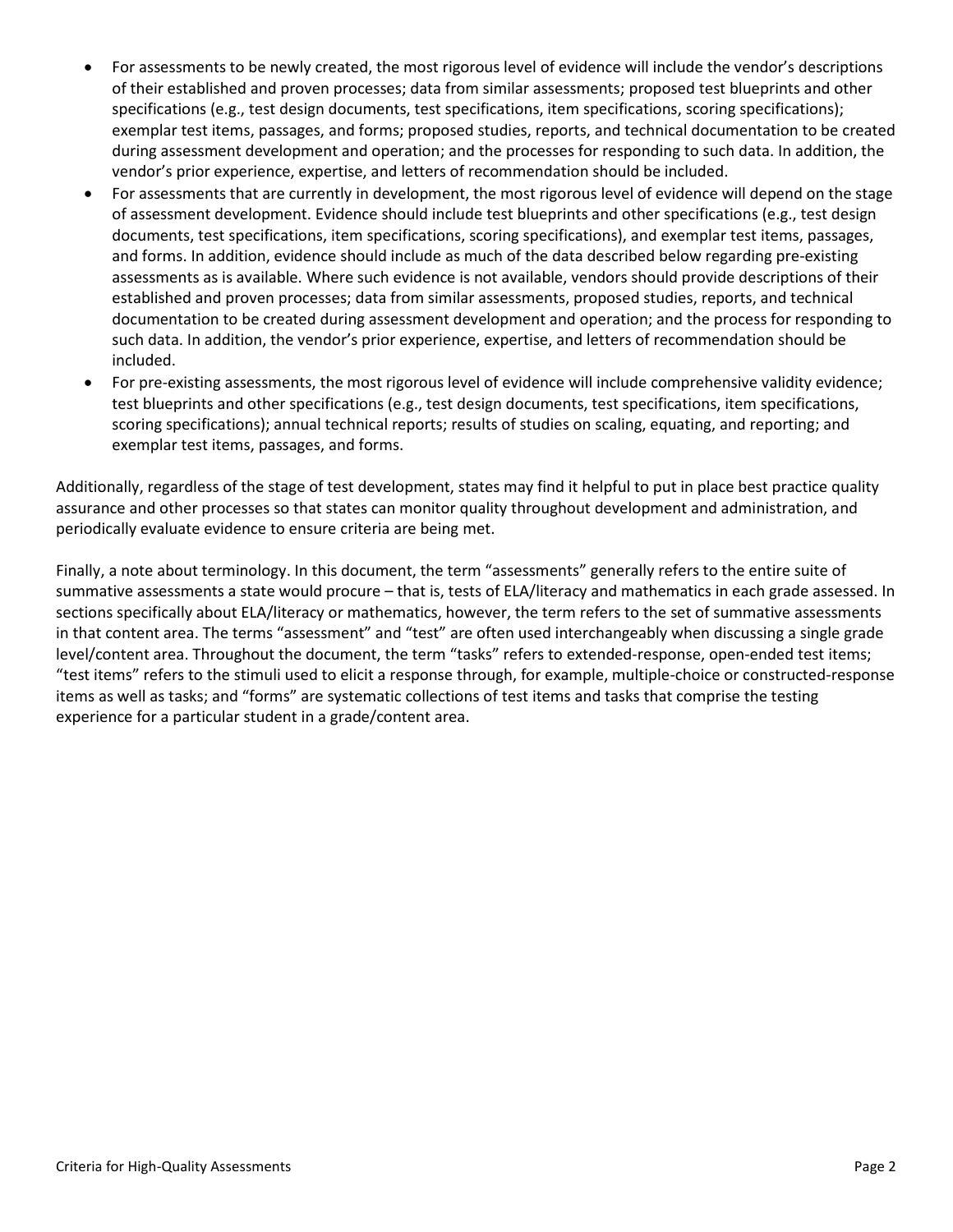# **A. Meet Overall Assessment Goals and Ensure Technical Quality**

- A.1 Indicating progress toward college and career readiness
- A.2 Ensuring that assessments are valid for required and intended purposes
- A.3 Ensuring that assessments are reliable
- A.4 Ensuring that assessments are designed and implemented to yield valid and consistent test score interpretations within and across years
- A.5 Providing accessibility to *all* students, including English learners and students with disabilities
- A.6 Ensuring transparency of test design and expectations
- A.7 Meeting all requirements for data privacy and ownership

# **B. Align to Standards – English Language Arts/Literacy**

- B.1 Assessing student reading and writing achievement in both ELA and literacy
- B.2 Focusing on complexity of texts
- B.3 Requiring students to read closely and use evidence from texts
- B.4 Requiring a range of cognitive demand
- B.5 Assessing writing
- B.6 Emphasizing vocabulary and language skills
- B.7 Assessing research and inquiry
- B.8 Assessing speaking and listening
- B.9 Ensuring high-quality items and a variety of item types

### **C. Align to Standards – Mathematics**

- C.1 Focusing strongly on the content most needed for success in later mathematics
- C.2 Assessing a balance of concepts, procedures, and applications
- C.3 Connecting practice to content
- C.4 Requiring a range of cognitive demand
- C.5 Ensuring high-quality items and a variety of item types

### **D. Yield Valuable Reports on Student Progress and Performance**

- D.1 Focusing on student achievement and progress to readiness
- D.2 Providing timely data that inform instruction

# **E. Adhere to Best Practices in Test Administration**

E.1 Maintaining necessary standardization and ensuring test security

# **F. State Specific Criteria** (as desired)

*Sample criteria might include*

- Requiring involvement of the state's K-12 educators and institutions of higher education
- Procuring a system of aligned assessments, including diagnostic and interim assessments
- Ensuring interoperability of computer-administered items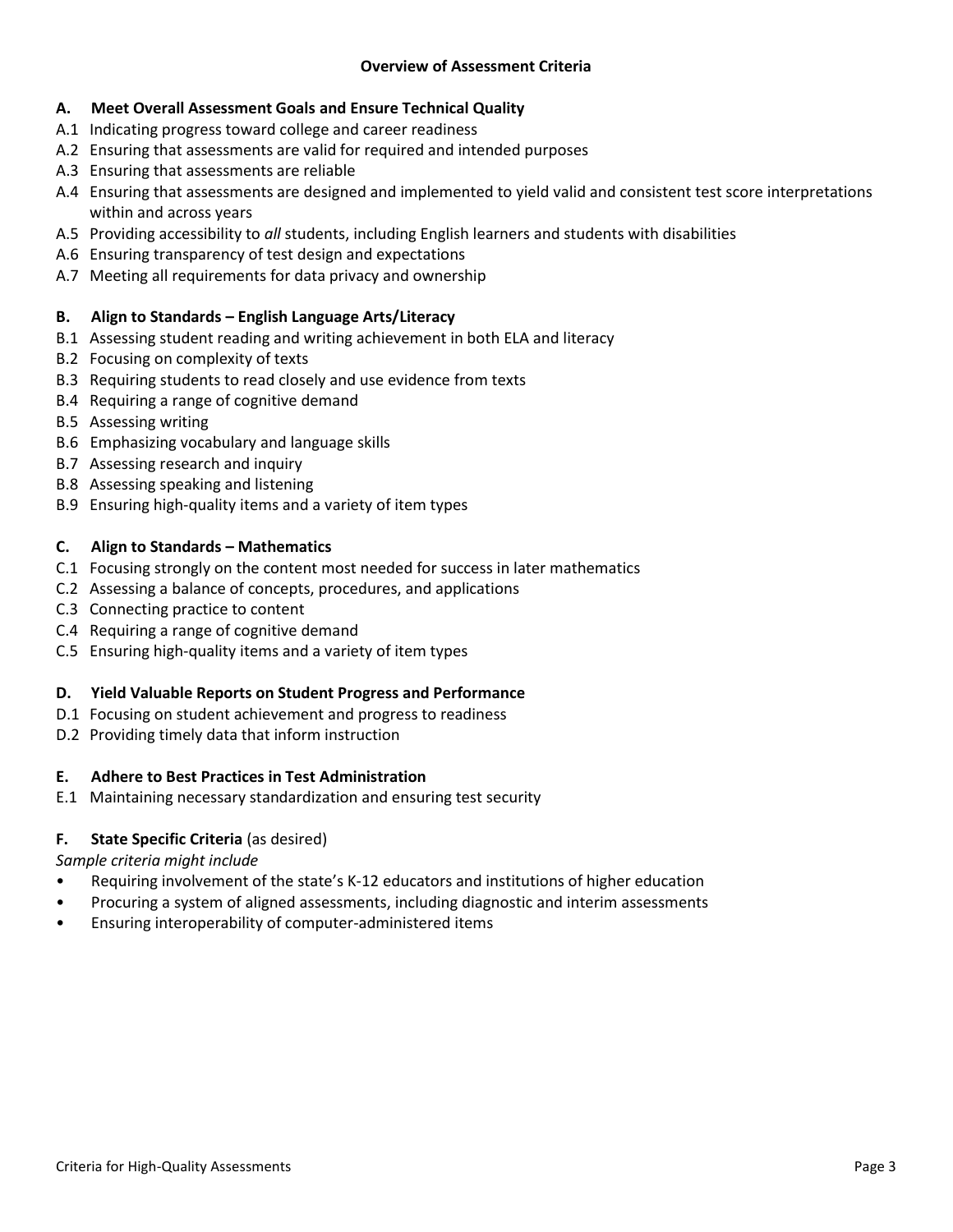### **Assessment Criteria and Evidence**

# **A. Meet Overall Assessment Goals and Ensure Technical Quality\***

| <b>Criteria</b>                                                                                                                                                                                                                                                                                                                                                                                                                                                                                                                                                                                                                              | <b>Evidence</b>                                                                                                                                                                                                                                                                                                                                                                                                                                                                                                                                                                                                                                                                                                                                                                                                                                                                                                                                                                                                                                                                                                                                                                                                                                                               |  |
|----------------------------------------------------------------------------------------------------------------------------------------------------------------------------------------------------------------------------------------------------------------------------------------------------------------------------------------------------------------------------------------------------------------------------------------------------------------------------------------------------------------------------------------------------------------------------------------------------------------------------------------------|-------------------------------------------------------------------------------------------------------------------------------------------------------------------------------------------------------------------------------------------------------------------------------------------------------------------------------------------------------------------------------------------------------------------------------------------------------------------------------------------------------------------------------------------------------------------------------------------------------------------------------------------------------------------------------------------------------------------------------------------------------------------------------------------------------------------------------------------------------------------------------------------------------------------------------------------------------------------------------------------------------------------------------------------------------------------------------------------------------------------------------------------------------------------------------------------------------------------------------------------------------------------------------|--|
| A.1 Indicating progress toward college and career<br>readiness: Scores and performance levels on<br>assessments are mapped to determinations of<br>college and career readiness at the high school level<br>and for other grades to being on track to college<br>and career readiness by the time of high school<br>graduation.                                                                                                                                                                                                                                                                                                              | A description is provided of the process for developing performance level descriptors and<br>$\bullet$<br>setting performance standards (i.e., "cut scores"), including<br>Appropriate involvement of higher education and career/technical experts in<br>$\circ$<br>determining the score at which there is a high probability that a student is college and<br>career ready;<br>External evidence used to inform the setting of performance standards and a rationale<br>$\circ$<br>for why certain forms of evidence are included and others are not (e.g., student<br>performance on current state assessments, NAEP, TIMSS, PISA, ASVAB, ACT, SAT,<br>results from Smarter Balanced and PARCC, relevant data on post-secondary<br>performance, remediation, and workforce readiness);<br>Evidence and a rationale that the method(s) for including external benchmarks are valid<br>$\circ$<br>for the intended purposes; and<br>Standard setting studies, the resulting performance level descriptors and performance<br>$\circ$<br>standards, and the specific data on which they are based (when available).<br>A description is provided of the intended studies that will be conducted to evaluate the<br>$\bullet$<br>validity of performance standards over time. |  |
| A.2 Ensuring that assessments are valid for required<br>and intended purposes: Assessments produce data,<br>including student achievement data and student<br>growth data required under Title I of the<br>Elementary and Secondary Education Act (ESEA)<br>and ESEA Flexibility, that can be used to validly<br>inform the following:<br>• School effectiveness and improvement;<br>Individual principal and teacher effectiveness for<br>purposes of evaluation and identification of<br>professional development and support needs;<br>Individual student gains and performance; and<br>Other purposes defined by the state.<br>$\bullet$ | A well-articulated validity evaluation based on an interpretive argument (e.g., Kane, 2006) is<br>provided that includes, at a minimum<br>Evidence of the validity of using results from the assessments for the three primary<br>$\circ$<br>purposes, as well as any additional purposes required by the state (specify sources of<br>data).<br>Evidence that scoring and reporting structures are consistent with structures of the<br>$\circ$<br>state's standards (specify sources of data).<br>Evidence that total test and relevant sub-scores are related to external variables as<br>$\circ$<br>expected (e.g., other measures of the construct). To the extent possible, include<br>evidence that the items are "instructionally sensitive," that is, that item performance is<br>more related to the quality of instruction than to out-of-school factors such as<br>demographic variables.<br>Evidence that the assessments lead to the intended outcomes (i.e., meet the intended<br>$\circ$<br>purposes) and minimize unintended negative consequences. Consequential evidence                                                                                                                                                                                   |  |

The term "technical quality" here refers to the qualities necessary to ensure that scoring and generalization inferences based on test scores are valid both within and across years. This document prioritizes certain aspect of technical quality, but as noted in the introduction, readers should also refer to other sources, primarily *The Standards for Educational and Psychological Testing*.

 $\overline{\phantom{a}}$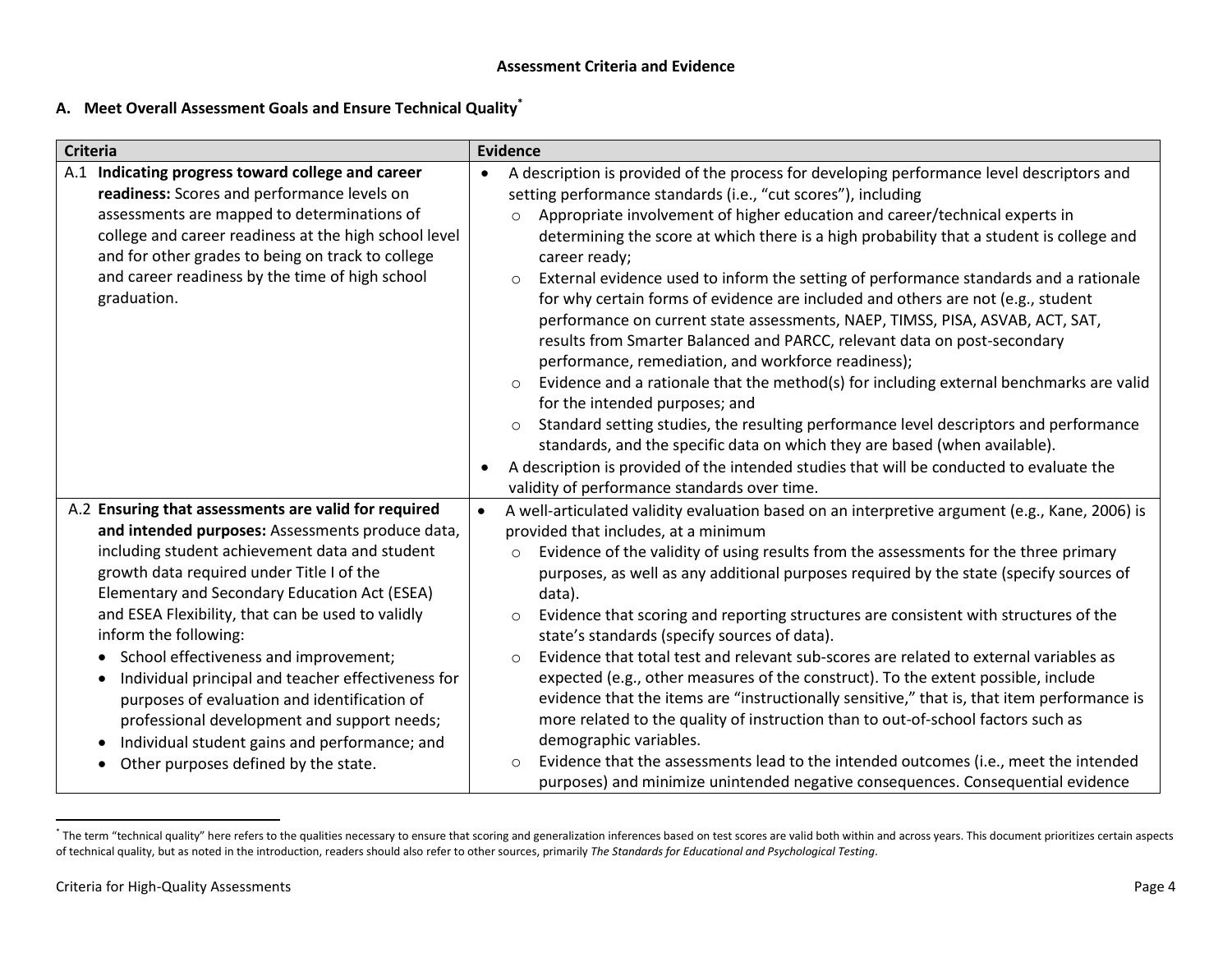| <b>Criteria</b>                                                                                                                                                                                                 | <b>Evidence</b>                                                                                                                                                                                                                                                                                                                                                                                                                                                                                                                                                                                                                                                                                                                                                                                                                                                                                                             |
|-----------------------------------------------------------------------------------------------------------------------------------------------------------------------------------------------------------------|-----------------------------------------------------------------------------------------------------------------------------------------------------------------------------------------------------------------------------------------------------------------------------------------------------------------------------------------------------------------------------------------------------------------------------------------------------------------------------------------------------------------------------------------------------------------------------------------------------------------------------------------------------------------------------------------------------------------------------------------------------------------------------------------------------------------------------------------------------------------------------------------------------------------------------|
|                                                                                                                                                                                                                 | should flow from a well-articulated theory of action about how the assessments are<br>intended to work and be integrated with the larger accountability system.<br>The set of content standards against which the assessments are designed is provided. If<br>$\circ$<br>these standards are the state's standards, evidence is provided that the content of the<br>assessments reflects the standards, including the cognitive demand of the standards. If<br>they are not the state's standards, evidence is provided of the extent of alignment with<br>the state's standards.<br>Evidence is provided to ensure the content validity of test forms and the usefulness of<br>$\circ$<br>score reports (e.g., test blueprints demonstrate the learning progressions reflected in<br>the standards, and experts in the content and progression toward readiness are<br>significantly involved in the development process). |
| A.3 Ensuring that assessments are reliable:<br>Assessments minimize error that may distort<br>interpretations of results, estimate the magnitude<br>of error, and inform users of its magnitude.                | Evidence is provided of the reliability of assessment scores, based on the state's student<br>$\bullet$<br>population and reported subpopulations (specify sources of data).<br>Evidence is provided that the scores are reliable for the intended purposes for essentially all<br>$\bullet$<br>students, as indicated by the standard error of measurement across the score continuum<br>(i.e., conditional standard error).<br>Evidence is provided of the precision of the assessments at cut scores, and consistency of<br>$\bullet$<br>student level classification (specify sources of data).<br>Evidence is provided of generalizability for all relevant sources, such as variability of groups,<br>$\bullet$<br>internal consistency of item responses, variability among schools, consistency from form to<br>form of the test, and inter-rater consistency in scoring (specify sources of data).                 |
| A.4 Ensuring that assessments are designed and<br>implemented to yield valid and consistent test<br>score interpretations within and across years:                                                              |                                                                                                                                                                                                                                                                                                                                                                                                                                                                                                                                                                                                                                                                                                                                                                                                                                                                                                                             |
| Assessment forms yield consistent score<br>$\bullet$<br>meanings over time, forms within year, student<br>groups, and delivery mechanisms (e.g., paper,<br>computer, including multiple computer<br>platforms). | A description is provided of the process used to ensure comparability of assessments and<br>$\bullet$<br>assessment results across groups and time.<br>Evidence is provided of valid and reliable linking procedures to ensure that the scores<br>$\bullet$<br>derived from the assessments are comparable within year across various test "forms" and<br>across time.<br>Evidence is provided that the linking design and results are valid for test scores across the<br>$\bullet$<br>achievement continuum.                                                                                                                                                                                                                                                                                                                                                                                                              |
| Score scales used facilitate accurate and<br>$\bullet$<br>meaningful inferences about test performance.                                                                                                         | Evidence is provided that the procedures used to transform raw scores to scale scores is<br>coherent with the test design and the intended claims, including the types of Item Response<br>Theory (IRT) calibration and scaling methods (if used) and other methods for facilitating<br>meaningful score interpretations over tests and time.<br>Evidence is provided that the assessments are designed and scaled to ensure the primary                                                                                                                                                                                                                                                                                                                                                                                                                                                                                    |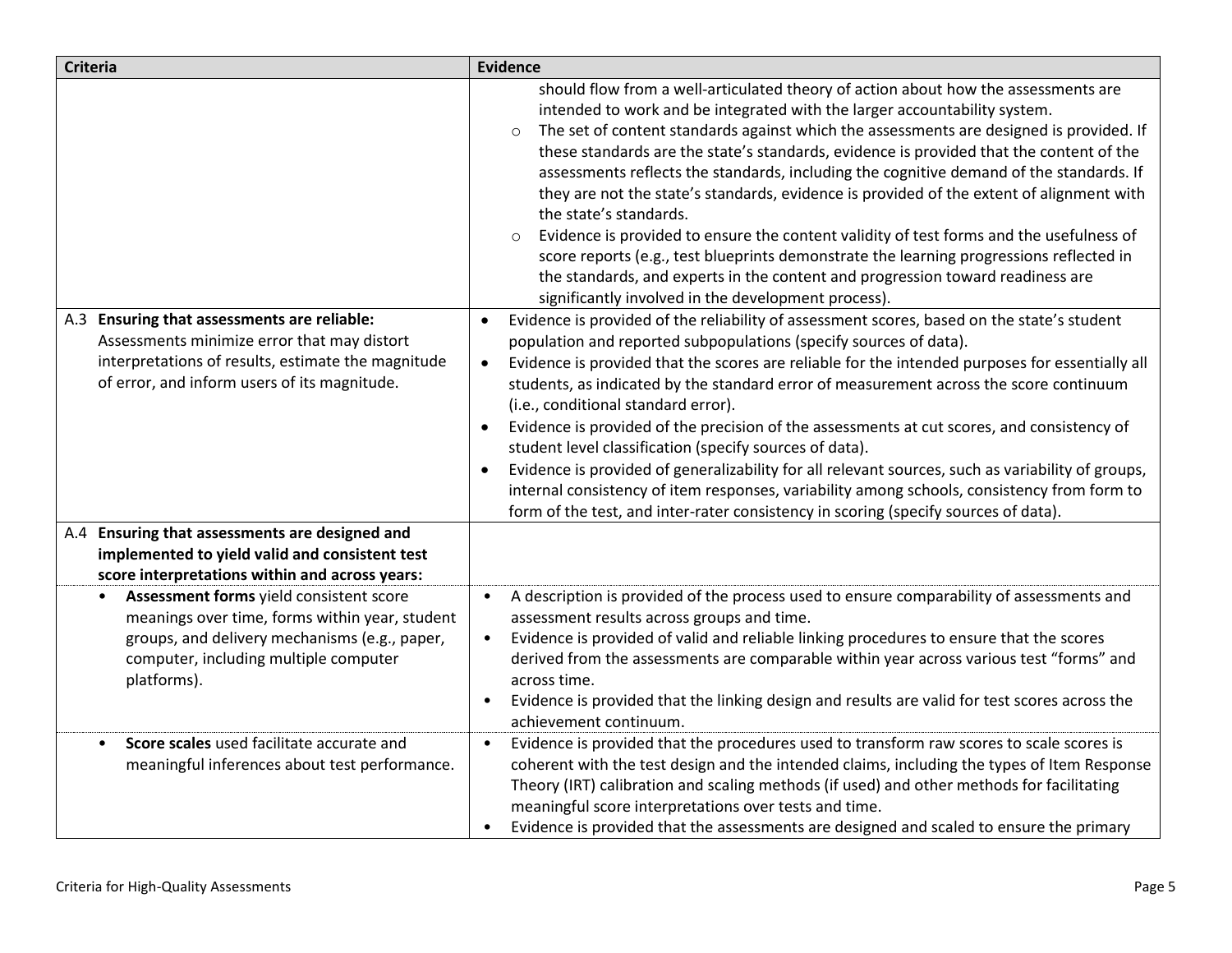| <b>Criteria</b>                                                                                                                                                                                                                                                                                                                        | <b>Evidence</b>                                                                                                                                                                                                                                                                                                                                                                                                                                                                                                                                                                                                                                                                                                                                               |
|----------------------------------------------------------------------------------------------------------------------------------------------------------------------------------------------------------------------------------------------------------------------------------------------------------------------------------------|---------------------------------------------------------------------------------------------------------------------------------------------------------------------------------------------------------------------------------------------------------------------------------------------------------------------------------------------------------------------------------------------------------------------------------------------------------------------------------------------------------------------------------------------------------------------------------------------------------------------------------------------------------------------------------------------------------------------------------------------------------------|
|                                                                                                                                                                                                                                                                                                                                        | interpretations of the assessment can be fulfilled. For example, if the assessments are used<br>as data sources for growth or value-added models for accountability purposes, evidence<br>should be provided that the scaling and design features would support such uses, such as<br>ensuring appropriate amounts of measurement information throughout the scale, as<br>appropriate.<br>Evidence is provided, where a vertical or other score scale is used, that the scaling design<br>and procedures lead to valid and reliable score interpretations over the full length of the<br>scale proposed; and evidence is provided that the scale is able to maintain these properties<br>over time (or a description of the proposed procedures is provided). |
| A.5 Providing accessibility to all students, including<br>English learners and students with disabilities:                                                                                                                                                                                                                             |                                                                                                                                                                                                                                                                                                                                                                                                                                                                                                                                                                                                                                                                                                                                                               |
| Following the principles of universal design:<br>The assessments are developed in accordance<br>with the principles of universal design and<br>sound testing practice, so that the testing<br>interface, whether paper- or technology-based,<br>does not impede student performance.                                                   | A description is provided of the item development process used to reduce construct<br>$\bullet$<br>irrelevance (e.g., eliminating unnecessary clutter in graphics, reducing construct-irrelevant<br>reading load as much as possible), including<br>The test item development process to remove potential challenges due to factors such<br>$\circ$<br>as disability, ethnicity, culture, geographic location, socioeconomic condition, or<br>gender; and<br>Test form development specifications that ensure that assessments are clear and<br>$\circ$<br>comprehensible for all students.<br>Evidence is provided, including exemplar tests (paper and pencil forms or screen shots)<br>٠<br>illustrating principles of universal design.                   |
| Offering appropriate accommodations and<br>modifications: Allowable accommodations and<br>modifications that maintain the constructs<br>being assessed are offered where feasible and<br>appropriate, and consider the access needs<br>(e.g., cognitive, processing, sensory, physical,<br>language) of the vast majority of students. | A description is provided of the accessibility features that will be available, consistent with<br>$\bullet$<br>state policy (e.g., magnification, audio representation of graphic elements, linguistic<br>simplification, text-to-speech, speech-to-text, Braille).<br>A description is provided of access to translations and definitions, consistent with state<br>$\bullet$<br>policy.<br>A description is provided of the construct validity of the available accessibility features with<br>$\bullet$<br>a plan that ensures that the scores of students who have accommodations or modifications<br>that do not maintain the construct being assessed are not combined with those of the bulk<br>of students when computing or reporting scores.       |
| Assessments produce valid and reliable scores<br>for English learners.                                                                                                                                                                                                                                                                 | Evidence is provided that test items and accessibility features permit English learners to<br>$\bullet$<br>demonstrate their knowledge and abilities and do not contain features that unnecessarily<br>prevent them from accessing the content of the item. Evidence should address:<br>presentation, response, setting, and timing and scheduling (specify sources of data).                                                                                                                                                                                                                                                                                                                                                                                 |
| Assessments produce valid and reliable scores<br>for students with disabilities.                                                                                                                                                                                                                                                       | Evidence is provided that test items and accessibility features permit students with<br>$\bullet$<br>disabilities to demonstrate their knowledge and abilities and do not contain features that                                                                                                                                                                                                                                                                                                                                                                                                                                                                                                                                                               |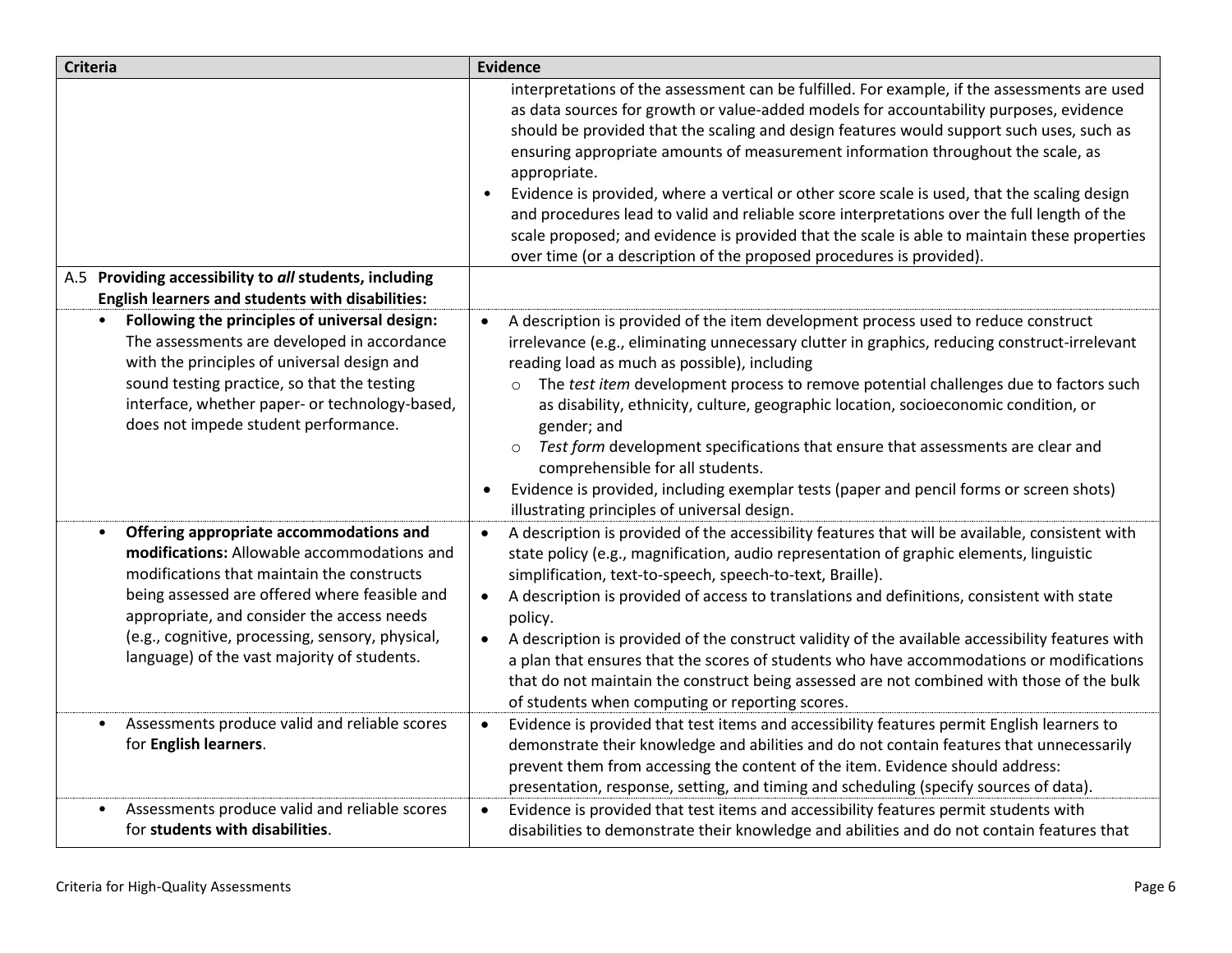| <b>Criteria</b>                                                                                                                                                                                                                                                                                                             | <b>Evidence</b>                                                                                                                                                                                                                                                                                                                                                                                                                                                                                                                                                                                                                                                                                                                                                                                                                                                                                                                                                                                                                                                                                                                                                                                                                                                                           |
|-----------------------------------------------------------------------------------------------------------------------------------------------------------------------------------------------------------------------------------------------------------------------------------------------------------------------------|-------------------------------------------------------------------------------------------------------------------------------------------------------------------------------------------------------------------------------------------------------------------------------------------------------------------------------------------------------------------------------------------------------------------------------------------------------------------------------------------------------------------------------------------------------------------------------------------------------------------------------------------------------------------------------------------------------------------------------------------------------------------------------------------------------------------------------------------------------------------------------------------------------------------------------------------------------------------------------------------------------------------------------------------------------------------------------------------------------------------------------------------------------------------------------------------------------------------------------------------------------------------------------------------|
|                                                                                                                                                                                                                                                                                                                             | unnecessarily prevent them from accessing the content of the item. Evidence should<br>address: presentation, response, setting, and timing and scheduling (specify sources of<br>data).                                                                                                                                                                                                                                                                                                                                                                                                                                                                                                                                                                                                                                                                                                                                                                                                                                                                                                                                                                                                                                                                                                   |
| A.6 Ensuring transparency of test design and<br>expectations: Assessment design documents (e.g.,<br>item and test specifications) and sample test<br>questions are made publicly available so that all<br>stakeholders understand the purposes,<br>expectations, and uses of the college- and career-<br>ready assessments. | Evidence is provided, including test blueprints, showing the range of state standards<br>covered, reporting categories, and percentage of assessment items and score points by<br>reporting category.<br>Evidence is provided, including a release plan, showing the extent to which a representative<br>sample of items will be released on a regular basis (e.g., annually) across every grade level<br>and content area.<br>Sample items with annotations and answer rationales are provided.<br>$\bullet$<br>Scoring rubrics for constructed-response items with sample responses are provided for each<br>level of the rubric.<br>Item development specifications are provided.<br>$\bullet$<br>Additional information is provided to the state to demonstrate the overall quality of the<br>assessment design, including<br>Estimated testing time by grade level and content area;<br>$\circ$<br>Number of forms available by grade level and content area;<br>$\circ$<br>Plan for what percentage of items will be refreshed and how frequently;<br>$\circ$<br>Specifications for the various levels of cognitive demand and how each is to be<br>$\circ$<br>represented by grade level and content area; and<br>For ELA/Literacy, data from text complexity analyses.<br>$\circ$ |
| Meeting all requirements for data privacy and<br>A.7<br>ownership: All assessments must meet federal and<br>state requirements for student privacy, and all data<br>is owned exclusively by the state.                                                                                                                      | An assurance is provided of student privacy protection, reflecting compliance with all<br>$\bullet$<br>applicable federal and state laws and requirements.<br>An assurance is provided of state ownership of all data, reflecting knowledge of state laws<br>$\bullet$<br>and requirements.<br>An assurance is provided that the state will receive all underlying data, in a timely and<br>useable fashion, so it can do further analysis as desired, including, for example,<br>achievement, verification, forensic, and security analyses.<br>A description is provided for how data will be managed securely, including, for example, as<br>data is transferred between vendors and the state.                                                                                                                                                                                                                                                                                                                                                                                                                                                                                                                                                                                        |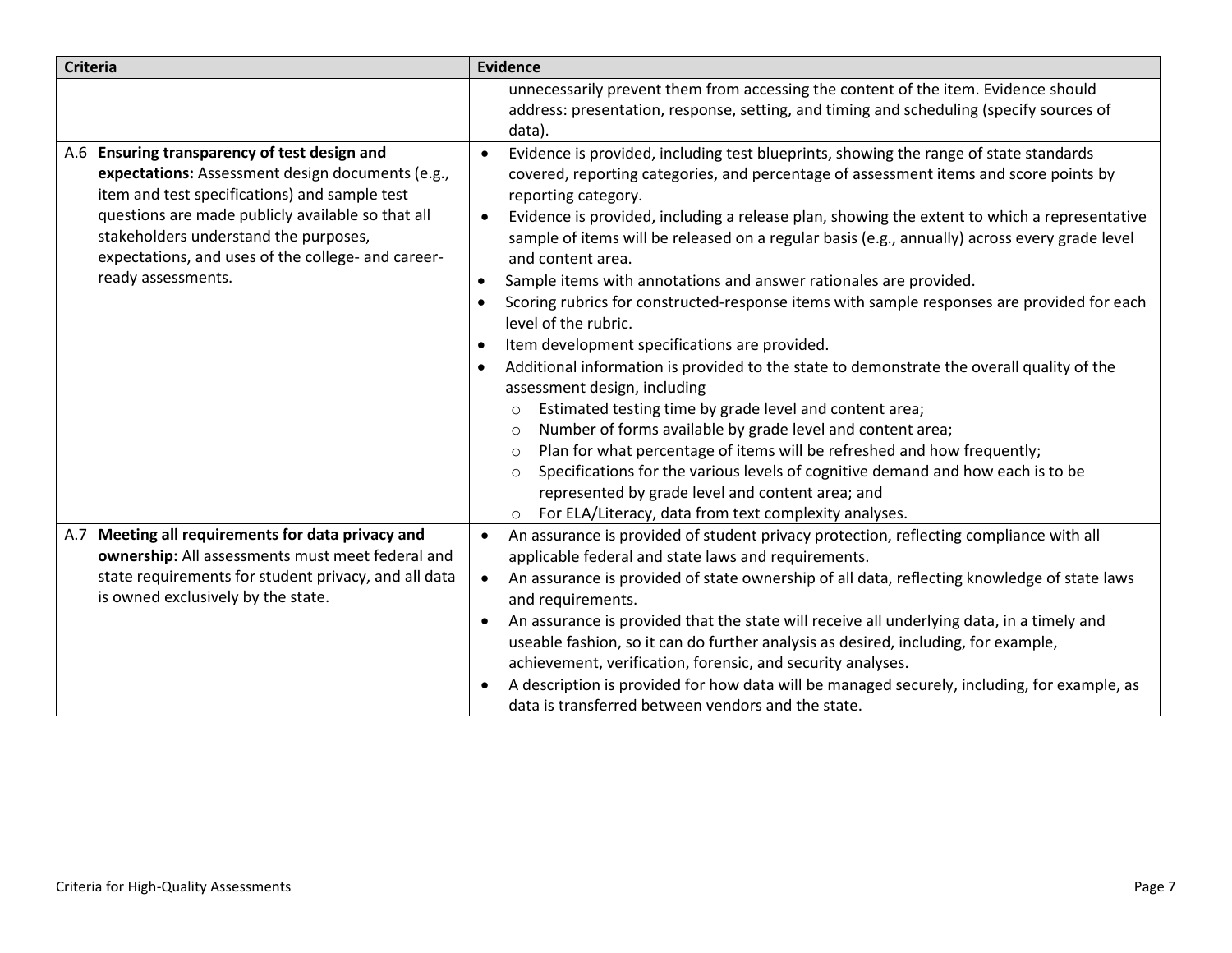# **B. Align to Standards – English Language Arts/Literacy**

| <b>Criteria</b> |                                                                                                                                                                                                                                                                                                                                                                                                                                                                     | <b>Evidence</b>                                         |                                                                                                                                                                                                                                                                                                                                                                                                                                                                                                                                                                                                                                                                                                                                                                                                                                                                                                                                                                                                                                                                                                                                                                                                                                                                                                                                                          |  |
|-----------------|---------------------------------------------------------------------------------------------------------------------------------------------------------------------------------------------------------------------------------------------------------------------------------------------------------------------------------------------------------------------------------------------------------------------------------------------------------------------|---------------------------------------------------------|----------------------------------------------------------------------------------------------------------------------------------------------------------------------------------------------------------------------------------------------------------------------------------------------------------------------------------------------------------------------------------------------------------------------------------------------------------------------------------------------------------------------------------------------------------------------------------------------------------------------------------------------------------------------------------------------------------------------------------------------------------------------------------------------------------------------------------------------------------------------------------------------------------------------------------------------------------------------------------------------------------------------------------------------------------------------------------------------------------------------------------------------------------------------------------------------------------------------------------------------------------------------------------------------------------------------------------------------------------|--|
|                 | B.1 Assessing student reading and writing<br>achievement in both ELA and literacy: The<br>assessments are English language arts and literacy<br>tests that are based on an aligned balance of high-<br>quality literary and informational texts.                                                                                                                                                                                                                    | $\bullet$<br>$\bullet$<br>$\circ$<br>$\circ$<br>$\circ$ | Test blueprints and other specifications as well as exemplar literary and informational<br>passages are provided for each grade level, demonstrating the expectations below are met.<br>Texts are balanced across literary and informational text types and across genres, with more<br>informational than literary texts used as the assessments move up in the grade bands, as the<br>state's standards require.<br>For example, for common core aligned assessments, goals include<br>In grades 3-8, approximately half of the texts are literature and half are informational;<br>In high school, because comprehension of complex informational texts is crucial for<br>readiness, texts are approximately one-third literature and two-thirds informational;<br>and<br>In all grades, informational texts are primarily expository rather than narrative in<br>structure, and in grades 6-12, informational texts are approximately one-third each<br>literary nonfiction, history/social science, and science/technical.<br>Texts and other stimuli (e.g., audio, visual, graphic) are previously published or of<br>publishable quality. They are content-rich, exhibit exceptional craft and thought, and/or<br>provide useful information.<br>History/social studies and science/technical texts, specifically, reflect the quality of writing |  |
|                 | B.2 Focusing on complexity of texts: The assessments<br>require appropriate levels of text complexity; they<br>raise the bar for text complexity each year so<br>students are ready for the demands of college- and<br>career-level reading no later than the end of high<br>school. Multiple forms of authentic, previously<br>published texts are assessed, including written,<br>audio, visual, and graphic, as technology and<br>assessment constraints permit. | $\bullet$<br>$\bullet$                                  | that is produced by authorities in the particular academic discipline.<br>Text complexity measurements, exemplar literary and informational passages for each grade<br>level, and other evidence (e.g., data, tools, procedures) are provided to demonstrate the<br>expectations below are met.<br>At each grade, reading texts have sufficient complexity, and the average complexity of texts<br>increases grade-by-grade, meeting college- and career-ready levels by the end of high<br>school.<br>A rationale and evidence are provided for how text complexity is quantitatively and<br>qualitatively measured and used to place each text at the appropriate grade level.<br>For example, for common core aligned assessments, goals include<br>Texts are placed in a grade band using at least one research-based quantitative<br>$\bigcirc$<br>measure;<br>Texts are placed at a grade level using a qualitative analysis measure, reflecting the<br>$\circ$<br>expert judgment of educators; and<br>o Most of the texts are placed within the grade <b>band</b> indicated by the quantitative                                                                                                                                                                                                                                                  |  |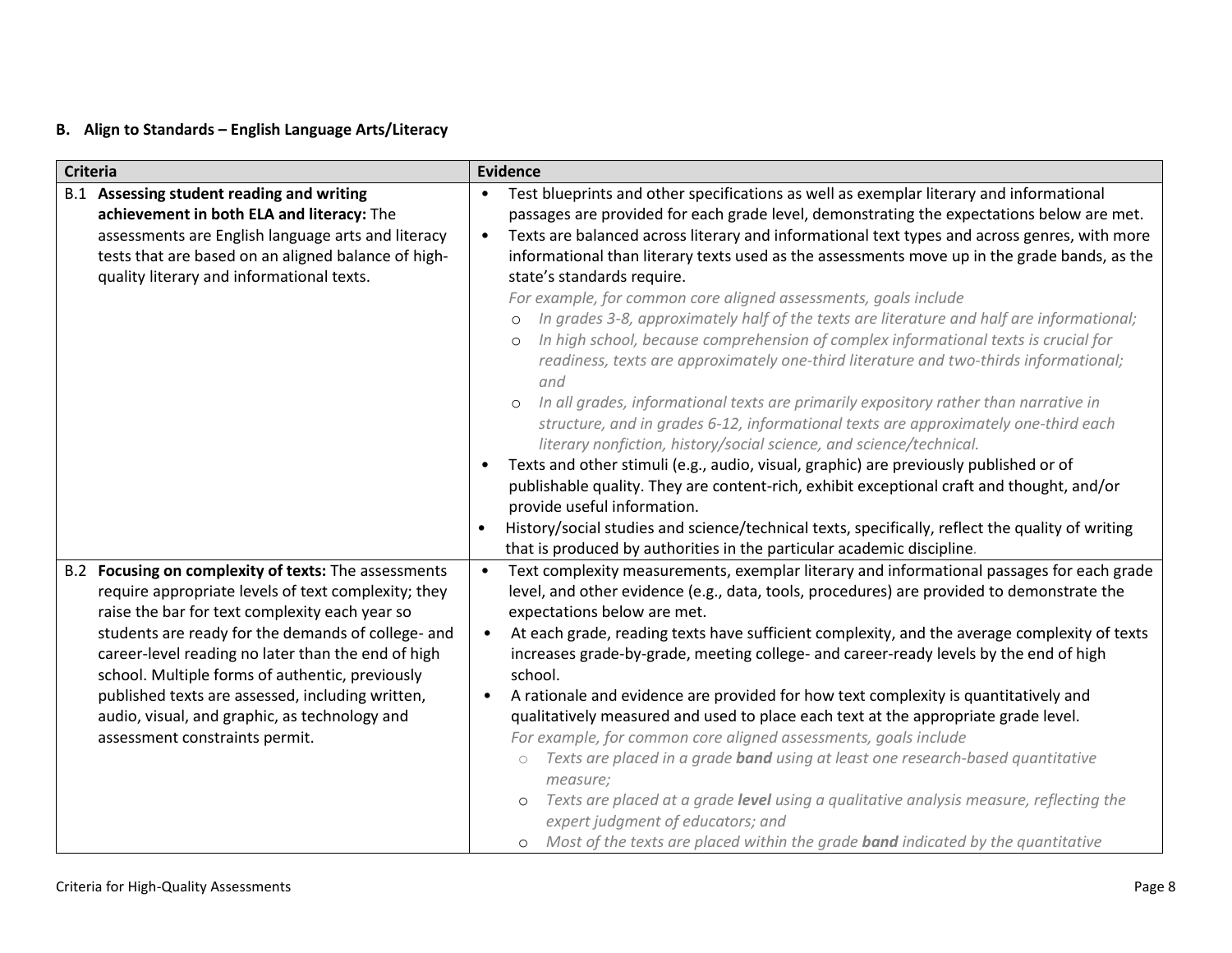| <b>Criteria</b> |                                                                                                                                                                                                                                                                                                                                                              | <b>Evidence</b>                                                                                                                                                                                                                                                                                                                                                                                                                                                                                                                                                                                                                                                                                                                                                                                                                                                                                                                                                                                                                                                                                                                                                                                 |  |
|-----------------|--------------------------------------------------------------------------------------------------------------------------------------------------------------------------------------------------------------------------------------------------------------------------------------------------------------------------------------------------------------|-------------------------------------------------------------------------------------------------------------------------------------------------------------------------------------------------------------------------------------------------------------------------------------------------------------------------------------------------------------------------------------------------------------------------------------------------------------------------------------------------------------------------------------------------------------------------------------------------------------------------------------------------------------------------------------------------------------------------------------------------------------------------------------------------------------------------------------------------------------------------------------------------------------------------------------------------------------------------------------------------------------------------------------------------------------------------------------------------------------------------------------------------------------------------------------------------|--|
|                 |                                                                                                                                                                                                                                                                                                                                                              | analysis, with exceptions usually found in high school literary texts.                                                                                                                                                                                                                                                                                                                                                                                                                                                                                                                                                                                                                                                                                                                                                                                                                                                                                                                                                                                                                                                                                                                          |  |
|                 | B.3 Requiring students to read closely and use<br>evidence from texts: Reading assessments consist<br>of test questions or tasks, as appropriate, that<br>demand that students read carefully and deeply<br>and use specific evidence from increasingly complex<br>texts to obtain and defend correct responses.                                             | Test blueprints and other specifications as well as exemplar test items are provided for each<br>$\bullet$<br>grade level, demonstrating the expectations below are met.<br>All reading questions are text-dependent and<br>$\bullet$<br>Arise from and require close reading and analysis of text;<br>$\circ$<br>Focus on the central ideas and important particulars of the text, rather than on<br>$\circ$<br>superficial or peripheral concepts; and<br>Assess the depth and specific requirements delineated in the standards at each grade<br>level (i.e., the concepts, topics, and texts specifically named in the grade-level<br>standards).<br>Many reading questions require students to directly provide textual evidence in support of<br>their responses.<br>For example, for common core aligned assessments, goals include<br>o A majority of reading score points is devoted to questions that ask students to directly<br>provide textual evidence in support of their responses (e.g., constructed-response and/or<br>two-part evidence-based selected-response item formats).                                                                                               |  |
| B.4             | Requiring a range of cognitive demand: The<br>assessments require all students to demonstrate a<br>range of higher-order, analytical thinking skills in<br>reading and writing based on the depth and<br>complexity of college- and career-ready standards,<br>allowing robust information to be gathered for<br>students with varied levels of achievement. | Test blueprints and other specifications are provided to demonstrate that the distribution of<br>$\bullet$<br>cognitive demand for each grade level and content area is sufficient to assess the depth and<br>complexity of the state's standards, as evidenced by use of a generic taxonomy (e.g., Webb's<br>Depth of Knowledge) or, preferably, classifications specific to the discipline and drawn from<br>the requirements of the standards themselves and item response modes, such as<br>The complexity of the text on which an item is based;<br>$\circ$<br>The range of textual evidence an item requires (how many parts of text[s] students<br>$\circ$<br>must locate and use to response to the item correctly);<br>The level of inference required; and<br>$\circ$<br>The mode of student response (e.g., selected-response, constructed-response).<br>A rationale is provided justifying the distribution of cognitive demand for each grade level<br>and content area.<br>Exemplar test items for each grade level are provided, illustrating each level of cognitive<br>demand, and accompanied by a description of the process used to determine an item's<br>cognitive level. |  |
|                 | B.5 Assessing writing: Assessments emphasize writing<br>tasks that require students to engage in close<br>reading and analysis of texts so that students can<br>demonstrate college- and career-ready abilities.                                                                                                                                             | Test blueprints and other specifications as well as exemplar test items for each grade level<br>are provided, demonstrating the expectations below are met.<br>Writing tasks reflect the types of writing that will prepare students for the work required in<br>$\bullet$<br>college and the workplace, balancing expository, persuasive/argument, and narrative<br>writing, as state standards require. At higher grade levels, the balance shifts toward more<br>exposition and argument.                                                                                                                                                                                                                                                                                                                                                                                                                                                                                                                                                                                                                                                                                                    |  |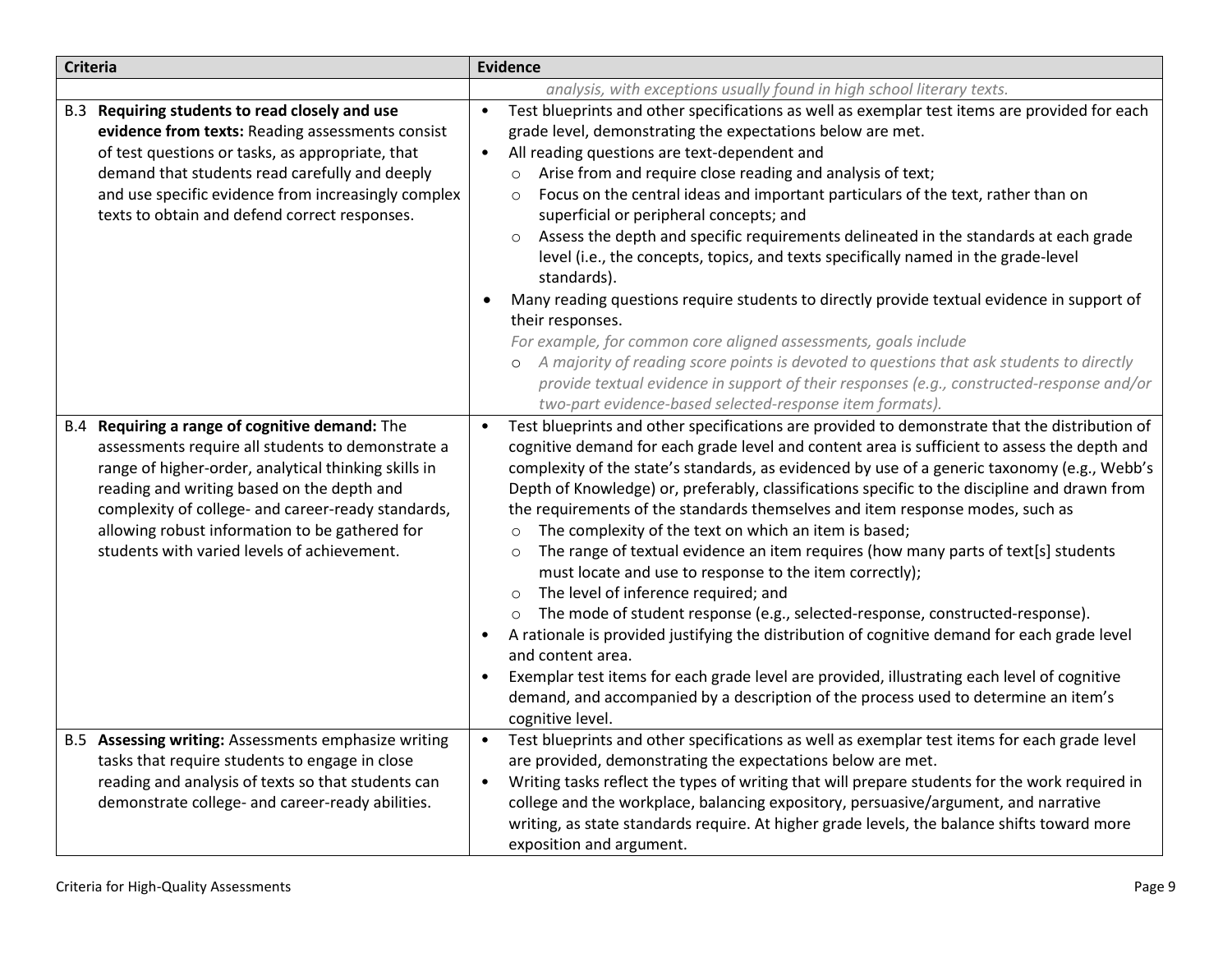| <b>Criteria</b>                                                                                                                                                                                                                    | <b>Evidence</b>                                                                                                                                                                                                                                                                                                                                                                                                                                                                                                                                                                                                                                                                                                                                                                                                                                                                                                                                                                                                           |
|------------------------------------------------------------------------------------------------------------------------------------------------------------------------------------------------------------------------------------|---------------------------------------------------------------------------------------------------------------------------------------------------------------------------------------------------------------------------------------------------------------------------------------------------------------------------------------------------------------------------------------------------------------------------------------------------------------------------------------------------------------------------------------------------------------------------------------------------------------------------------------------------------------------------------------------------------------------------------------------------------------------------------------------------------------------------------------------------------------------------------------------------------------------------------------------------------------------------------------------------------------------------|
|                                                                                                                                                                                                                                    | For example, for common core aligned assessments, goals include<br>Taking all forms of the test together, writing tasks are approximately one-third each<br>$\circ$<br>exposition, argument, and narrative (some tasks may represent blended structures),<br>with the balance shifting toward more exposition and argument at the higher grade<br>levels.<br>Tasks (including narrative tasks) require students to confront text or other stimuli directly, to<br>draw on textual evidence, and to support valid inferences from text or stimuli.                                                                                                                                                                                                                                                                                                                                                                                                                                                                         |
| B.6 Emphasizing vocabulary and language skills: The<br>assessments require students to demonstrate<br>proficiency in the use of language, including<br>vocabulary and conventions.                                                 | Test blueprints and other specifications as well as exemplar test items for each grade level<br>$\bullet$<br>are provided, demonstrating the expectations below are met.<br>Vocabulary items reflect requirements for college and career readiness, including<br>$\bullet$<br>○ Focusing on general academic (tier 2) words;<br>o Asking students to use context to determine meaning; and<br>o Assessing words that are important to the central ideas of the text.<br>Language is assessed within writing assessments as part of the scoring rubric, or it is<br>assessed with test items that specifically address language skills. Language assessments<br>reflect requirements for college and career readiness by<br>Mirroring real-world activities (e.g., actual editing or revision, actual writing); and<br>Focusing on common student errors and those conventions most important for<br>$\circ$<br>readiness.<br>Assessments place sufficient emphasis on vocabulary and language skills (i.e., a significant |
| B.7 Assessing research and inquiry: The assessments<br>require students to demonstrate research and<br>inquiry skills, demonstrated by the ability to find,<br>process, synthesize, organize, and use information<br>from sources. | percentage of the score points is devoted to these skills).<br>Test blueprints and other specifications as well as exemplar test items for each grade level<br>$\bullet$<br>are provided, demonstrating the expectations below are met.<br>Test items assessing research and inquiry mirror real world activities and require students to<br>$\bullet$<br>analyze, synthesize, organize, and use information from sources.<br>For example, for common core aligned assessments, goals include<br>Research tasks require writing to sources, including analyzing, selecting, and organizing<br>$\circ$<br>evidence from more than one source, and often from sources in diverse formats; and<br>When assessment constraints permit, real or simulated research tasks comprise a<br>$\bigcirc$<br>significant percentage of score points when all forms of the reading and writing test are<br>considered together.                                                                                                         |
| B.8 Assessing speaking and listening: Over time, and as<br>assessment advances allow, the assessments<br>measure the speaking and listening communication<br>skills students need for college and career<br>readiness.             | Over time, and as assessment advances allow, the speaking and listening skills required for<br>$\bullet$<br>college and career readiness are assessed.<br>For example, for common core aligned assessments, test items assessing speaking<br>Assess students' ability to express well-supported ideas clearly and to probe others'<br>$\circ$<br>ideas; and                                                                                                                                                                                                                                                                                                                                                                                                                                                                                                                                                                                                                                                               |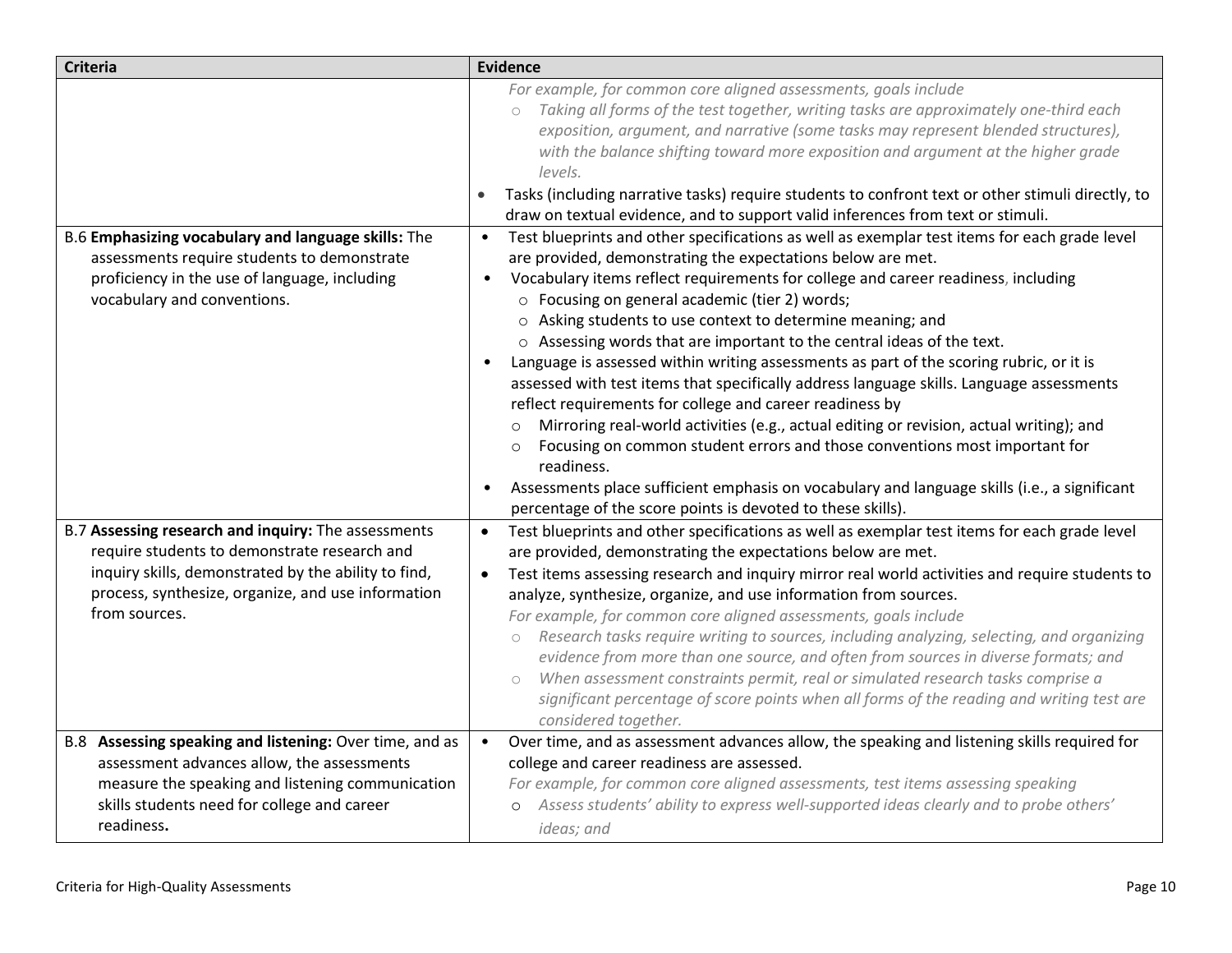| <b>Criteria</b>                                                                                                                                                                    | <b>Evidence</b>                                                                                                                                                                                                                                                                                                                                                                                                                                                                                                                                                                                                                                                                                                                                                                                                                                                                                                                                                                                                                                                                                              |  |
|------------------------------------------------------------------------------------------------------------------------------------------------------------------------------------|--------------------------------------------------------------------------------------------------------------------------------------------------------------------------------------------------------------------------------------------------------------------------------------------------------------------------------------------------------------------------------------------------------------------------------------------------------------------------------------------------------------------------------------------------------------------------------------------------------------------------------------------------------------------------------------------------------------------------------------------------------------------------------------------------------------------------------------------------------------------------------------------------------------------------------------------------------------------------------------------------------------------------------------------------------------------------------------------------------------|--|
|                                                                                                                                                                                    | Include items that measure students' ability to marshal evidence from research and<br>$\circ$<br>orally present findings in a performance task.<br>For example, for common core aligned assessments, test items assessing listening<br>Are based on texts and other stimuli that meet the criteria for complexity, range, and<br>quality outlined in criteria B.1 and B.2 above; and<br>Permit the evaluation of active listening skills (e.g., taking notes on main ideas,<br>$\circ$<br>elaborating on remarks of others).                                                                                                                                                                                                                                                                                                                                                                                                                                                                                                                                                                                 |  |
| Ensuring high-quality items and a variety of item<br>B.9<br>types: High-quality items and a variety of types are<br>strategically used to appropriately assess the<br>standard(s). | Specifications are provided to demonstrate that the distribution of item types for each<br>grade level and content area is sufficient to strategically assess the depth and complexity of<br>the standards being addressed. Item types may include, for example, selected-response,<br>two-part evidence-based selected-response, short and extended constructed-response,<br>technology-enhanced, and performance tasks.<br>To support claims of quality, the following are provided:<br>Exemplar items for each item type used in each grade band;<br>$\circ$<br>Rationales for the use of the specific item types;<br>$\circ$<br>Specifications showing the proportion of item types on a form;<br>$\circ$<br>For constructed response and performance tasks, a scoring plan (e.g., machine-scored,<br>$\circ$<br>hand-scored, by whom, how trained), scoring rubrics, and sample student work to<br>confirm the validity of the scoring process; and<br>A description of the process used for ensuring the technical quality, alignment to<br>$\circ$<br>standards, and editorial accuracy of the items. |  |

# **C. Align to Standards – Mathematics**

| <b>Criteria</b>                                                                                                                                                                                                                                                     | Evidence                                                                                                                                                                                                                                                                                                                                                                                                                                                                                                                                                                                                                                                                                                                                                                                                                                                                                                                |
|---------------------------------------------------------------------------------------------------------------------------------------------------------------------------------------------------------------------------------------------------------------------|-------------------------------------------------------------------------------------------------------------------------------------------------------------------------------------------------------------------------------------------------------------------------------------------------------------------------------------------------------------------------------------------------------------------------------------------------------------------------------------------------------------------------------------------------------------------------------------------------------------------------------------------------------------------------------------------------------------------------------------------------------------------------------------------------------------------------------------------------------------------------------------------------------------------------|
| Focusing strongly on the content most needed for<br>C.1<br>success in later mathematics: The assessments<br>help educators keep students on track to readiness<br>by focusing strongly on the content most needed in<br>each grade or course for later mathematics. | Test blueprints and other specifications are provided, demonstrating that the vast majority<br>of score points in each assessment focuses on the content that is most important for<br>students to master in that grade band in order to reach college and career readiness. For<br>each grade band, this content consists of<br>Elementary grades - number and operations;<br>Middle school - ratio, proportional relationships, pre-algebra, and algebra; and<br>High school – prerequisites for careers and a wide range of postsecondary studies,<br>particularly algebra, functions, and modeling applications.<br>For example, for common core aligned assessments, goals include<br>In elementary grades, at least three-quarters of the points in each grade align<br>exclusively to the major work of the grade;<br>In middle school grades, at least two-thirds of the points in each grade align exclusively |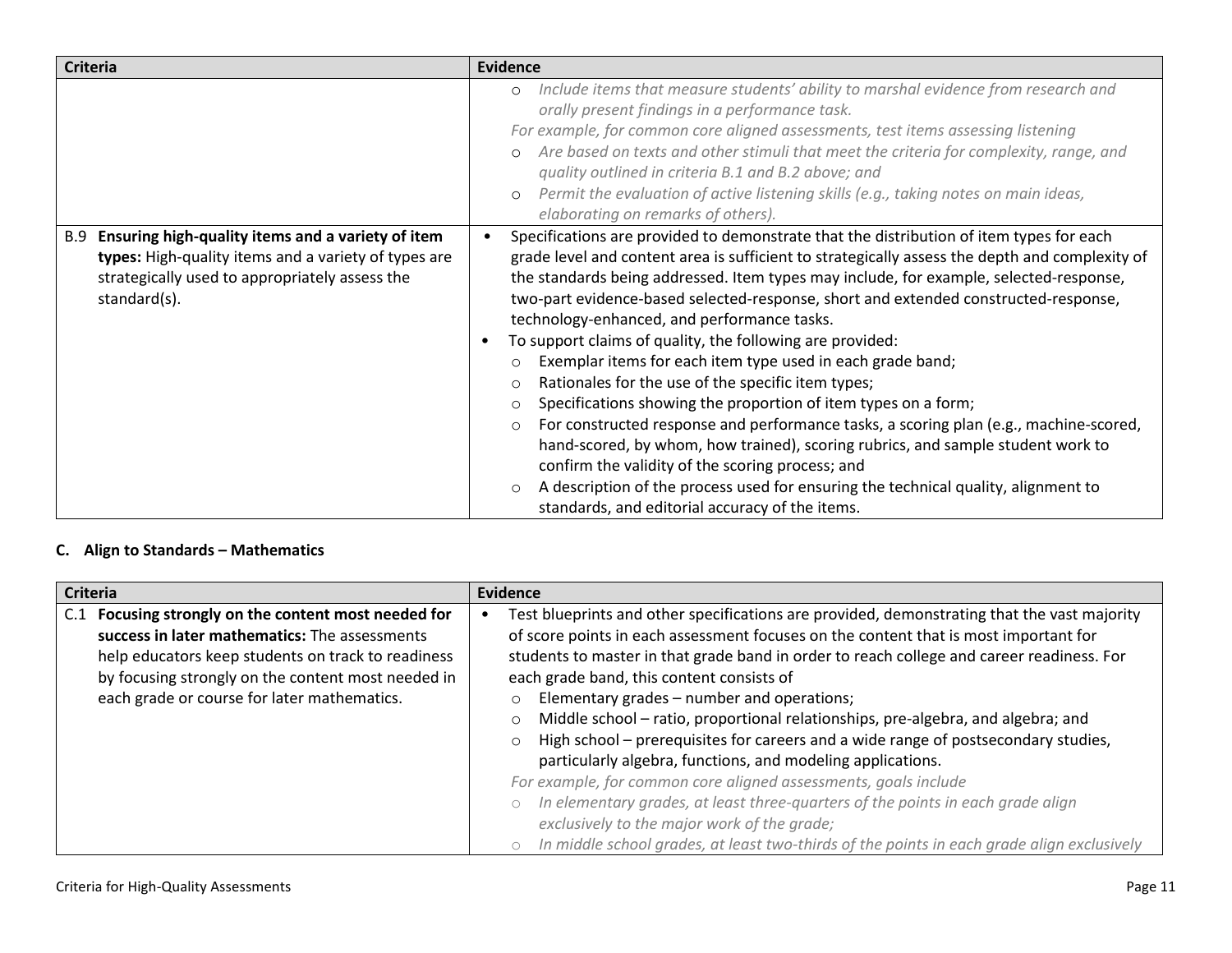| <b>Criteria</b>                                                                                                                                                                                                                                                                      | <b>Evidence</b>                                                                                                                                                                                                                                                                                                                                                                                                                                                                                                                                                                                                                                                                                                                                                                                                                                                                                                                                                                                                                                                                                                                                                                                                                                                                                                                                                      |
|--------------------------------------------------------------------------------------------------------------------------------------------------------------------------------------------------------------------------------------------------------------------------------------|----------------------------------------------------------------------------------------------------------------------------------------------------------------------------------------------------------------------------------------------------------------------------------------------------------------------------------------------------------------------------------------------------------------------------------------------------------------------------------------------------------------------------------------------------------------------------------------------------------------------------------------------------------------------------------------------------------------------------------------------------------------------------------------------------------------------------------------------------------------------------------------------------------------------------------------------------------------------------------------------------------------------------------------------------------------------------------------------------------------------------------------------------------------------------------------------------------------------------------------------------------------------------------------------------------------------------------------------------------------------|
|                                                                                                                                                                                                                                                                                      | to the major work of the grade; and<br>In high school, at least half of the points in each course align exclusively to prerequisites<br>$\bigcirc$<br>for careers and a wide range of postsecondary studies.<br>The assessment design reflects the state's standards and reflects a coherent progression of<br>$\bullet$<br>mathematics content from grade to grade and course to course.                                                                                                                                                                                                                                                                                                                                                                                                                                                                                                                                                                                                                                                                                                                                                                                                                                                                                                                                                                            |
| C.2 Assessing a balance of concepts, procedures, and<br>applications: The assessments measure conceptual<br>understanding, fluency and procedural skill, and<br>application of mathematics, as set out in college-<br>and career-ready standards.                                    | Test blueprints and other specifications as well as exemplar test items for each grade level<br>$\bullet$<br>are provided, demonstrating the expectations below are met.<br>The distribution of score points reflects a balance of mathematical concepts,<br>$\bullet$<br>procedures/fluency, and applications, as the state's standards require.<br>For example, for common core aligned assessments, at least one-quarter of the points come<br>from each of the following categories:<br>Conceptual understanding problems in which students to respond to well-designed<br>conceptual problems;<br>Procedural skill and fluency problems (e.g., purely procedural problems, some requiring<br>$\circ$<br>use of efficient algorithms, and others inviting opportunistic strategies); and<br>Application problems (e.g., in elementary and middle grades, solving grade-appropriate<br>$\circ$<br>word problems reflecting growing complexity across the grades; in high school, rich<br>application problems requiring students to demonstrate college and career readiness).<br>All students, whether high performing or low performing, are required to respond to items<br>$\bullet$<br>within the categories of conceptual understanding, procedural skill and fluency, and<br>applications, so they have the opportunity to show what they know and can do. |
| C.3 Connecting practice to content: The assessments<br>include brief questions and also longer questions<br>that connect the most important mathematical<br>content of the grade or course to mathematical<br>practices, for example, modeling and making<br>mathematical arguments. | Test blueprints and other specifications as well as exemplar test items for each grade level<br>$\bullet$<br>are provided, demonstrating the expectations below are met.<br>Assessments for each grade and course meaningfully connect mathematical practices and<br>$\bullet$<br>processes with mathematical content (especially with the most important mathematical<br>content at each grade), as required by the state's standards.<br>Explanatory materials (citing test blueprints and other specifications) describe the<br>connection for each grade or course between content and mathematical practices and<br>processes.<br>For example, for common core aligned assessments, goals include<br>Every test item that assesses mathematical practices is also aligned to one or more<br>$\circ$<br>content standards (most often within the major work of the grade); and<br>Through the grades, test items reflect growing sophistication of mathematical practices<br>with appropriate expectations at each grade level.                                                                                                                                                                                                                                                                                                                                  |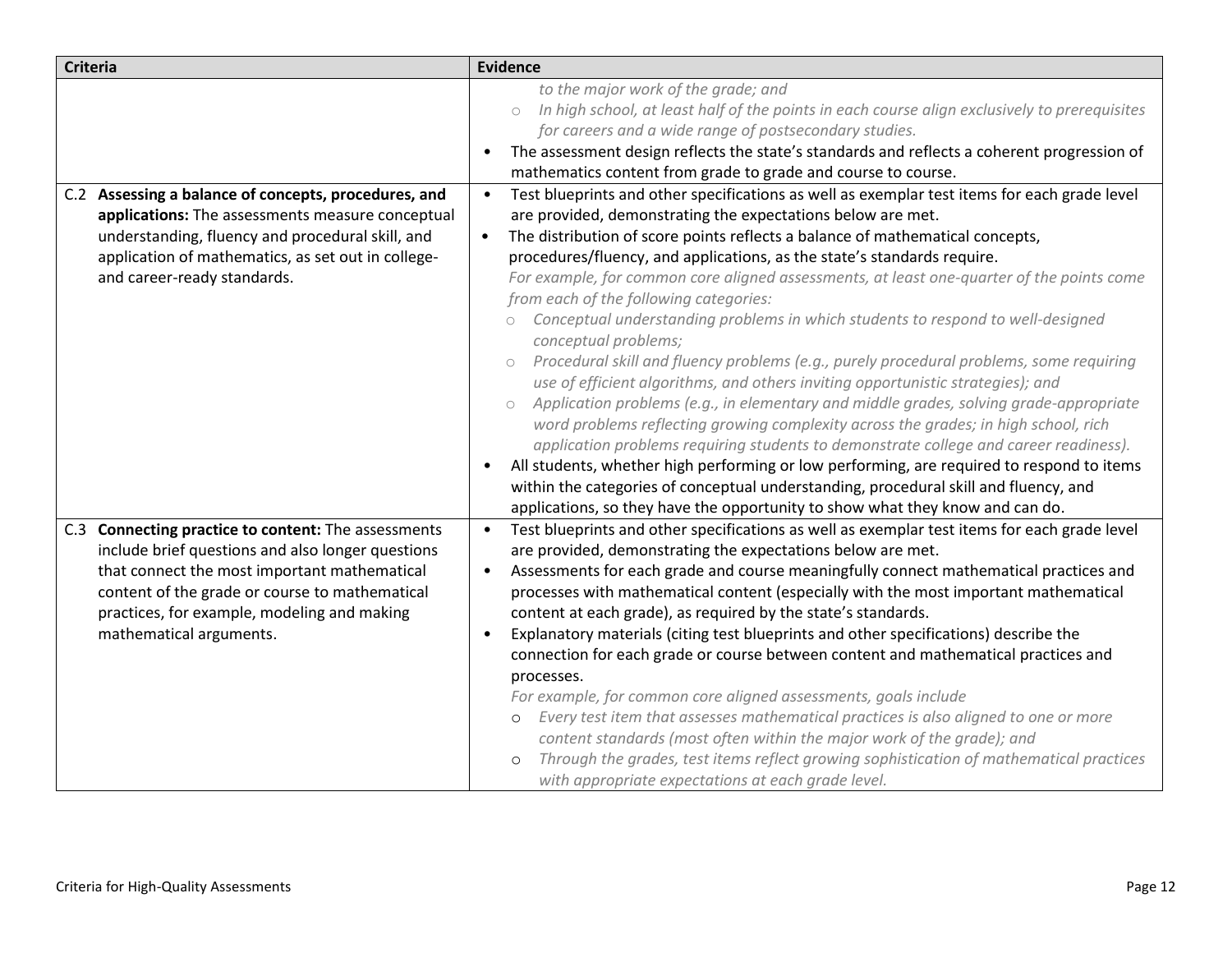| <b>Criteria</b> |                                                                                                                                                                                                                                                                                                                                                                                                                                                                                                                                                                               |                                     | <b>Evidence</b>                                                                                                                                                                                                                                                                                                                                                                                                                                                                                                                                                                                                                                                                                                                                                                                                                                                                                                                                                                                                                                                                                                                                                                                                                                                                                                                                         |  |  |
|-----------------|-------------------------------------------------------------------------------------------------------------------------------------------------------------------------------------------------------------------------------------------------------------------------------------------------------------------------------------------------------------------------------------------------------------------------------------------------------------------------------------------------------------------------------------------------------------------------------|-------------------------------------|---------------------------------------------------------------------------------------------------------------------------------------------------------------------------------------------------------------------------------------------------------------------------------------------------------------------------------------------------------------------------------------------------------------------------------------------------------------------------------------------------------------------------------------------------------------------------------------------------------------------------------------------------------------------------------------------------------------------------------------------------------------------------------------------------------------------------------------------------------------------------------------------------------------------------------------------------------------------------------------------------------------------------------------------------------------------------------------------------------------------------------------------------------------------------------------------------------------------------------------------------------------------------------------------------------------------------------------------------------|--|--|
|                 | C.4 Requiring a range of cognitive demand: The<br>assessments require all students to demonstrate a<br>range of higher-order, analytical thinking skills in<br>reading and writing based on the depth and<br>complexity of college- and career-ready standards,<br>allowing robust information to be gathered for<br>students with varied levels of achievement.<br>Assessments include questions, tasks, and prompts<br>about the basic content of the grade or course as<br>well as questions that reflect the complex challenge<br>of college- and career-ready standards. | $\bullet$<br>$\bullet$<br>$\bullet$ | Test blueprints and other specifications are provided to demonstrate that the distribution of<br>cognitive demand for each grade level is sufficient to assess the depth and complexity of the<br>state's standards, as evidenced by use a of generic taxonomy (e.g., Webb's Depth of<br>Knowledge) or, preferably, classifications specific to the discipline and drawn from<br>mathematical factors, such as<br>Mathematical topic coverage in the task (single topic vs. two topics vs. three topics vs.<br>$\circ$<br>four or more topics);<br>Nature of reasoning (none, simple, moderate, complex);<br>$\circ$<br>Nature of computation (none, simple numeric, complex numeric or simple symbolic,<br>$\circ$<br>complex symbolic);<br>Nature of application (none, routine word problem, non-routine or less well-posed word<br>$\circ$<br>problem, fuller coverage of the modeling cycle); and<br>Cognitive actions (knowing or remembering, executing, understanding, investigating, or<br>$\circ$<br>proving).<br>A rationale is provided justifying the distribution of cognitive demand for each grade level<br>and content area.<br>Exemplar test items for each grade level are provided, illustrating each level of cognitive<br>demand, and accompanied by a description of the process used to determine an item's<br>cognitive level. |  |  |
|                 | C.5 Ensuring high-quality items and a variety of item<br>types: High-quality items and a variety of item<br>types are strategically used to appropriately assess<br>the standard(s).                                                                                                                                                                                                                                                                                                                                                                                          | $\bullet$                           | Specifications are provided to demonstrate that the distribution of item types for each<br>grade level and content area is sufficient to strategically assess the depth and complexity of<br>the standards being addressed. Item types may include selected-response, short and<br>extended constructed-response, technology-enhanced, and multi-step problems.<br>To support claims of quality the following are provided:<br>The list and distribution of the types of work students will be asked to produce (e.g.,<br>$\circ$<br>facts, computation, diagrams, models, explanations);<br>Exemplar items for each item type used in each grade band;<br>$\circ$<br>Rationales for the use of the specific item types;<br>O<br>Specifications showing the proportion of item types on a form;<br>$\circ$<br>For constructed response items, a scoring plan (e.g., machine-scored, hand-scored, by<br>$\circ$<br>whom, how trained), scoring rubrics, and sample student work to confirm the validity of<br>the scoring process; and<br>A description of the process used for ensuring the technical quality, alignment to<br>$\circ$<br>standards, and editorial accuracy of the items.                                                                                                                                                               |  |  |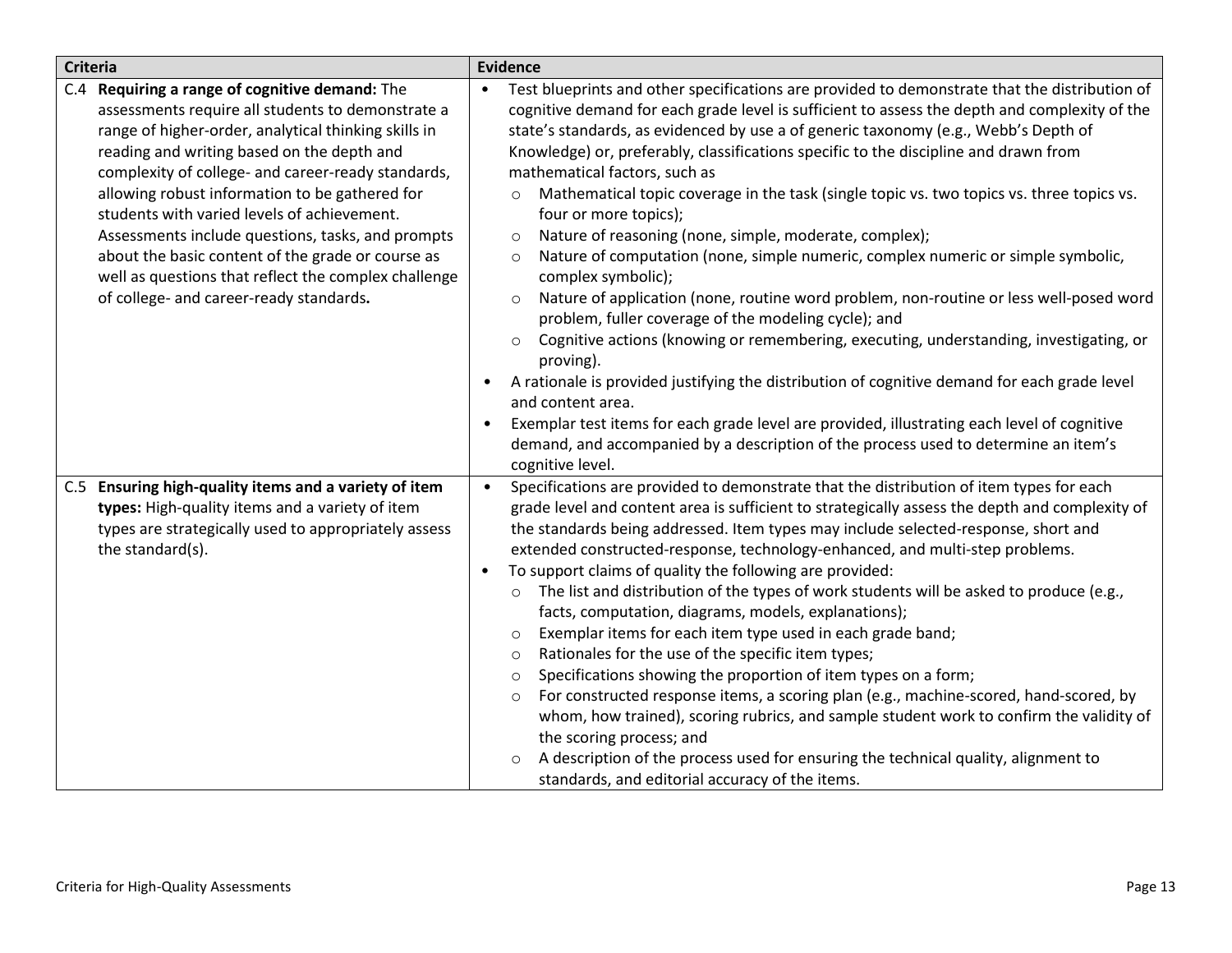# **D. Yield Valuable Reports on Student Progress and Performance**

| <b>Criteria</b>                                                                                                                                                                                                                                                                                                                                                                                    | <b>Evidence</b>                                                                                                                                                                                                                                                                                                                                                                                                                                                                                                                                                                                                                                                                                                                                                                                                                                                                                                                                                                                                                                                                                                                                                                                                                                                                                                                               |
|----------------------------------------------------------------------------------------------------------------------------------------------------------------------------------------------------------------------------------------------------------------------------------------------------------------------------------------------------------------------------------------------------|-----------------------------------------------------------------------------------------------------------------------------------------------------------------------------------------------------------------------------------------------------------------------------------------------------------------------------------------------------------------------------------------------------------------------------------------------------------------------------------------------------------------------------------------------------------------------------------------------------------------------------------------------------------------------------------------------------------------------------------------------------------------------------------------------------------------------------------------------------------------------------------------------------------------------------------------------------------------------------------------------------------------------------------------------------------------------------------------------------------------------------------------------------------------------------------------------------------------------------------------------------------------------------------------------------------------------------------------------|
| D.1 Focusing on student achievement and progress to<br>readiness: Score reports illustrate a student's<br>progress on the continuum toward college and<br>career readiness, grade by grade, and course by<br>course. Reports stress the most important content,<br>skills, and processes, and how the assessment<br>focuses on them, to show whether or not students<br>are on track to readiness. | A list of reports is provided, and for each report, a sample that shows, at a minimum<br>Scores and sub-scores that will be reported with emphasis on the most important<br>$\circ$<br>content, skills, and processes for each grade or course;<br>Explanations of results that are instructionally valuable and easily understood by<br>$\circ$<br>essentially all audiences;<br>Results expressed in terms of performance standards (i.e., proficiency "cut scores"), not<br>$\circ$<br>just scale scores or percentiles; and<br>Progress on the continuum toward college and career readiness, which can be<br>$\circ$<br>expressed by whether a student has sufficiently mastered the current grade or course<br>content and is therefore prepared for the next level.<br>(Note: Not all reporting information need be numerical; for example, actual student work<br>on a released item could be presented, along with the rubric for the item and a discussion of<br>common errors.)<br>The reporting structure can be supported by the assessment design, as demonstrated by<br>evidence, including data confirming that test blueprints include a sufficient number of items<br>for each reporting category, so that scores and sub-scores lead to the intended<br>interpretations and minimize the possibility of misinterpretation. |
| D.2 Providing timely data that inform instruction:<br>Reports are instructionally valuable, easy to<br>understand by all audiences, and delivered in time<br>to provide useful, actionable data to students,<br>parents, and teachers.                                                                                                                                                             | A timeline and other evidence are provided to show when assessment results will be<br>$\bullet$<br>available for each report.<br>A description is provided of the process and technology that will be used to issue reports in<br>as timely a manner as possible.<br>Evidence, including results of user testing, is provided to demonstrate the utility of the<br>reports for each intended audience.                                                                                                                                                                                                                                                                                                                                                                                                                                                                                                                                                                                                                                                                                                                                                                                                                                                                                                                                        |

# **E. Adhere to Best Practices in Test Administration**

| <b>Criteria</b> |                                                          | <b>Evidence</b>                                                                              |
|-----------------|----------------------------------------------------------|----------------------------------------------------------------------------------------------|
| E.1             | Maintaining necessary standardization and                | A comprehensive security plan is provided with auditable policies and procedures for test    |
|                 | ensuring test security: In order to ensure the           | development, administration, score reporting, data management, and detection of              |
|                 | validity, fairness, and integrity of state test results, | irregularities consistent with NCES and CCSSO recommendations for, at a minimum              |
|                 | the assessment systems maintain the security of          | Training for all personnel - both test developers and administrators;<br>$\circ$             |
|                 | the items and tests as well as the answer                | Secure management of assessments and assessment data, so that no individual gains<br>$\circ$ |
|                 | documents and related ancillary materials that           | access to unauthorized information;                                                          |
|                 | result from test administrations.                        | Test administration and environment; and<br>$\circ$                                          |
|                 |                                                          | Methods used to detect testing irregularities before, during, and after testing, and steps   |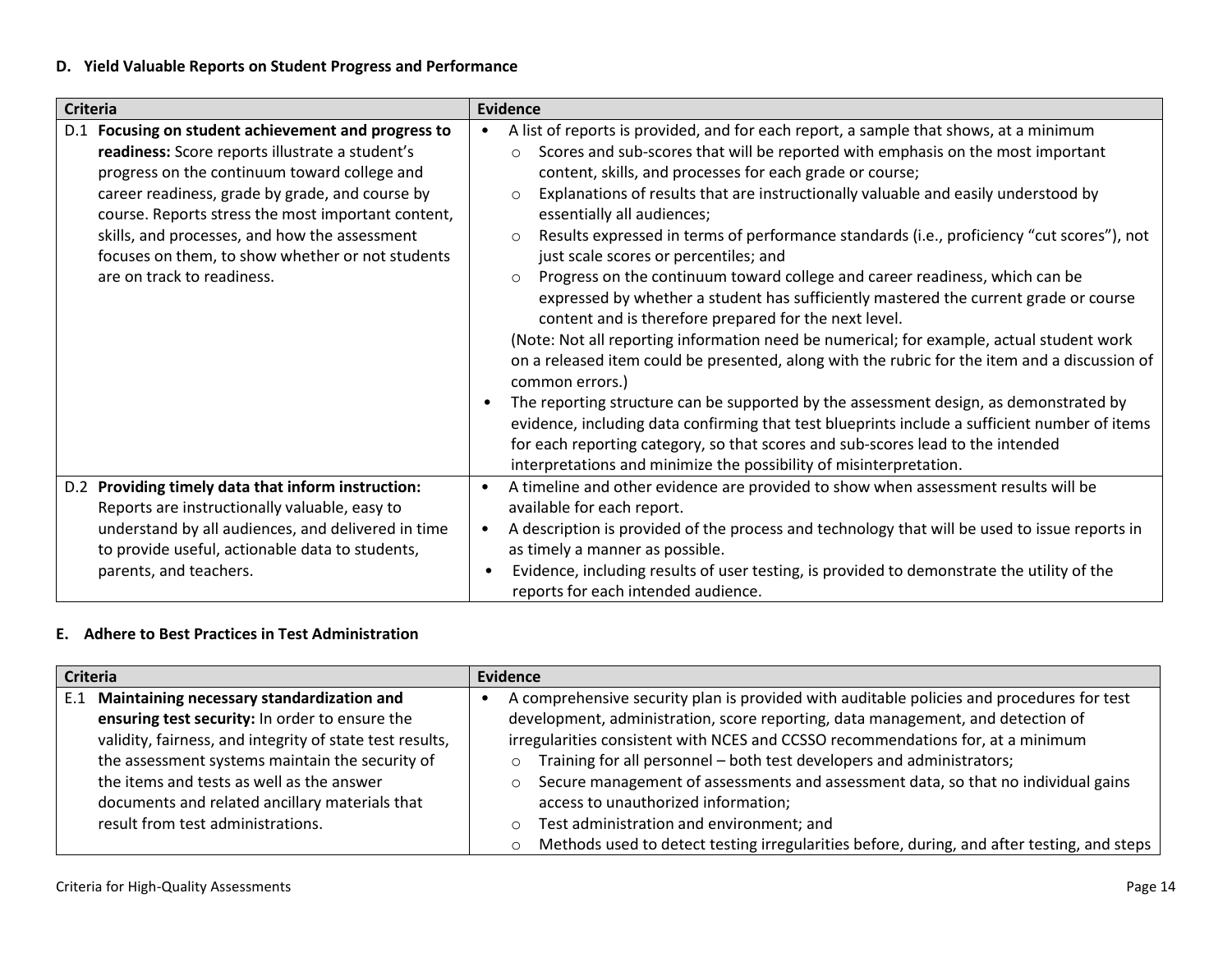| <b>Criteria</b> | <b>Evidence</b>                                                                         |
|-----------------|-----------------------------------------------------------------------------------------|
|                 | to address them.                                                                        |
|                 | A description is provided of how security safeguards have been tested and validated for |
|                 | computer-based tests and for paper-and-pencil tests, as relevant.                       |

### **F. State Specific Criteria** (as desired)

*It is likely that states will supplement the above criteria with criteria specific to their needs. These might, for example, include*

- **Requiring involvement of the state's K-12 educators, institutions of higher education, and career/technical experts** in the design, development, and/or scoring of the assessments;
- **Procuring a system of aligned assessments, including diagnostic and interim assessments** designed to target and improve instruction as well as measure progress and performance; and
- **Ensuring interoperability of computer-administered items** consistent in all ways with the specifications laid out in the *Assessment Interoperability Framework* (2012) developed by the Common Education Data Standards (CEDS) project, so that tests and items owned by the state can be easily ported from one technology platform to another.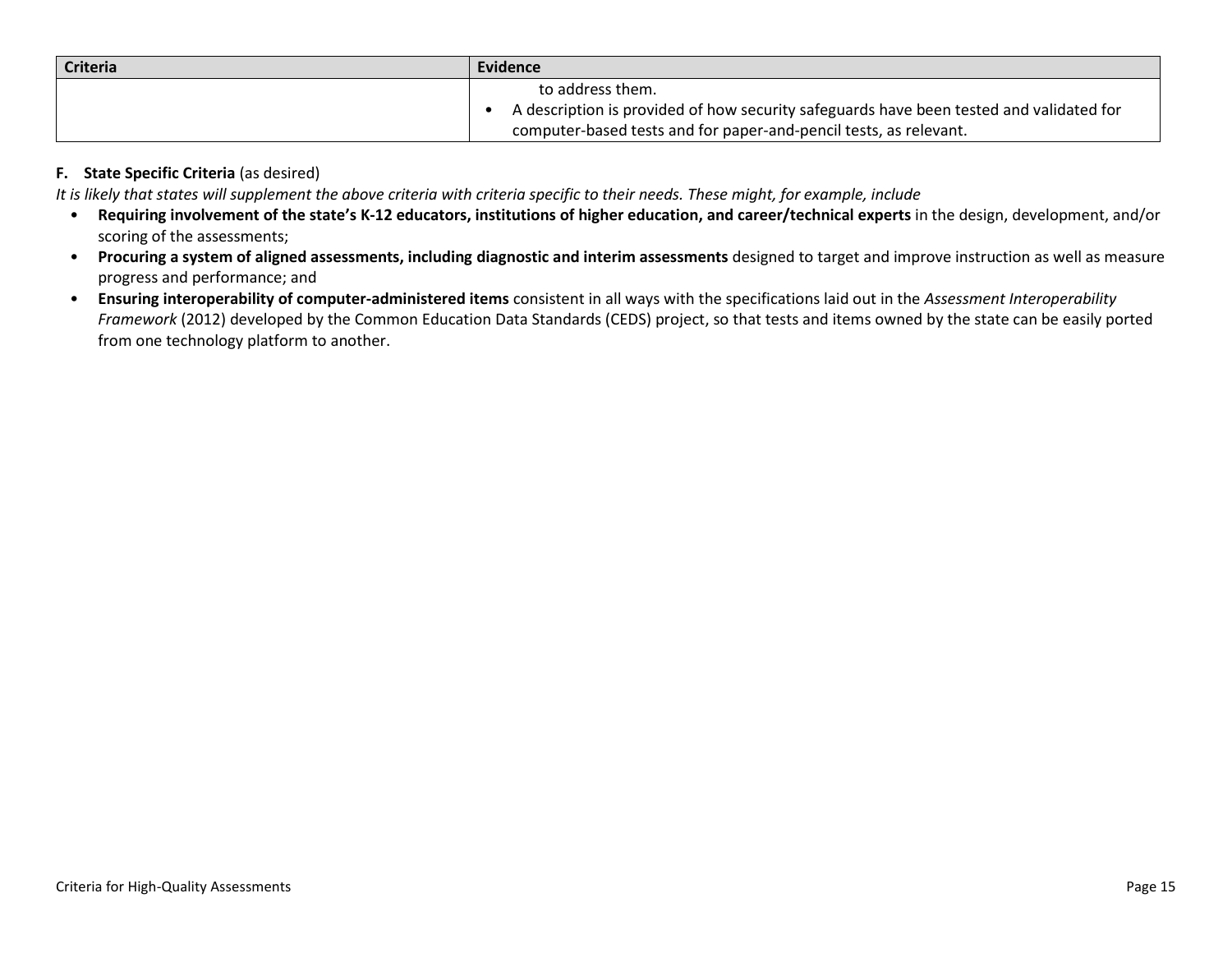#### **Bibliography**

- American Educational Research Association (AERA), the American Psychological Association (APA), and the National Council on Measurement in Education (NCME) Joint Committee on Standards for Educational and Psychological Testing. (1999). *Standards for educational and psychological testing*. Washington DC: AERA. Retrieved March 21, 2014, from [http://www.apa.org/science/programs/testing/standards.aspx.](http://www.apa.org/science/programs/testing/standards.aspx)
- Chingos, M.M. (2013). *[Standardized testing and the common core standards: You get what you pay for?](http://www.brookings.edu/~/media/research/files/reports/2013/10/30-cost-of-common-core-assessments-chingos/standardized-testing-and-the-common-core-standards_final_print.pdf)* Washington, DC: Brown Center on Education Policy at Brookings. Retrieved March 21, 2014, from [http://www.brookings.edu/research/reports/2013/10/30-standardized-testing-and-the-common-core-chingos.](http://www.brookings.edu/research/reports/2013/10/30-standardized-testing-and-the-common-core-chingos)
- CCSSO. (2013). *States' commitment to high-quality assessments aligned to college- and career-readiness.* Washington, DC: Author. Retrieved March 21, 2014, from [http://www.ccsso.org/Documents/2013/CCSSO%20Assessment%20Quality%20Principles%2010-1-](http://www.ccsso.org/Documents/2013/CCSSO%20Assessment%20Quality%20Principles%2010-1-13%20FINAL.pdf) [13%20FINAL.pdf.](http://www.ccsso.org/Documents/2013/CCSSO%20Assessment%20Quality%20Principles%2010-1-13%20FINAL.pdf)
- CCSSO and the Association of Test Publishers (ATP). (2010). *Operational best practices for statewide large-scale assessment programs*. Washington, DC: Author. Retrieved March 21, 2014, from [http://www.ccsso.org/resources/publications/operational\\_best\\_practices\\_for\\_statewide\\_large](http://www.ccsso.org/resources/publications/operational_best_practices_for_statewide_large-scale_assessment_programs.html)[scale\\_assessment\\_programs.html.](http://www.ccsso.org/resources/publications/operational_best_practices_for_statewide_large-scale_assessment_programs.html)
- Common Education Data Standards (CEDS). (2012). *Assessment interoperability framework*. Washington, DC: Author. Retrieved March 21, 2014, from [https://ceds.ed.gov/aif.aspx.](https://ceds.ed.gov/aif.aspx)
- Darling-Hammond, L., & Adamson, F. (2013). *Developing assessments of deeper learning: The costs and benefits of using tests that help students learn.* Stanford, CA: Stanford University, Stanford Center for Opportunity Policy in Education. Retrieved March 21, 2014, from [http://edpolicy.stanford.edu/publications/pubs/745.](http://edpolicy.stanford.edu/publications/pubs/745)
- Darling-Hammond, L., Herman, J., Pellegrino, J., et al. (2013). *Criteria for high-quality assessment*. Stanford, CA: Stanford Center for Opportunity. Retrieved March 21, 2014, fro[m https://edpolicy.stanford.edu/publications/pubs/847.](https://edpolicy.stanford.edu/publications/pubs/847)
- Kane, M.T. (2006). Validation. In R.L. Brennan (Ed.), *Educational measurement* (4th ed., pp. 17-64). Washington, DC: The National Council on Measurement in Education and the American Council on Education.
- Michigan Department of Education. (2013). *Report on options for assessments aligned with the common core state standards, submitted to the Michigan Legislature.* Lansing, MI: Michigan Department of Education*.* Retrieved March 21, 2014, from [http://www.michigan.gov/documents/mde/Common\\_Core\\_Assessment\\_Option\\_Report\\_441322\\_7.pdf.](http://www.michigan.gov/documents/mde/Common_Core_Assessment_Option_Report_441322_7.pdf)
- Student Achievement Partners. (2013). *Assessment evaluation tool for CCSS alignment in ELA/literacy grades 3-12.* NYC: Author. Retrieved March 21, 2014, from [http://www.achievethecore.org/page/298/aet-ela-literacy-grades-3-12.](http://www.achievethecore.org/page/298/aet-ela-literacy-grades-3-12)
- Student Achievement Partners. (2013). *Assessment evaluation tool for CCSS alignment in mathematics grades K-HS.* NYC: Author. Retrieved March 21, 2014, from [http://www.achievethecore.org/page/297/aet-mathematics-grades-k](http://www.achievethecore.org/page/297/aet-mathematics-grades-k-hs)[hs.](http://www.achievethecore.org/page/297/aet-mathematics-grades-k-hs)
- U.S. Department of Education. (2010). *Overview information: Race to the top fund, notice inviting applications for new awards for fiscal year (FY) 2010*. Washington, DC: Author. Retrieved March 21, 2014, from [http://www2.ed.gov/programs/racetothetop-assessment/resources.html.](http://www2.ed.gov/programs/racetothetop-assessment/resources.html)
- U.S. Department of Education. (2013). *Race to the top assessment program, technical review process, April 2013.*  Washington, DC: Author. Retrieved March 21, 2014, from [http://www2.ed.gov/programs/racetothetop](http://www2.ed.gov/programs/racetothetop-assessment/technical-review-process.pdf)[assessment/technical-review-process.pdf.](http://www2.ed.gov/programs/racetothetop-assessment/technical-review-process.pdf)